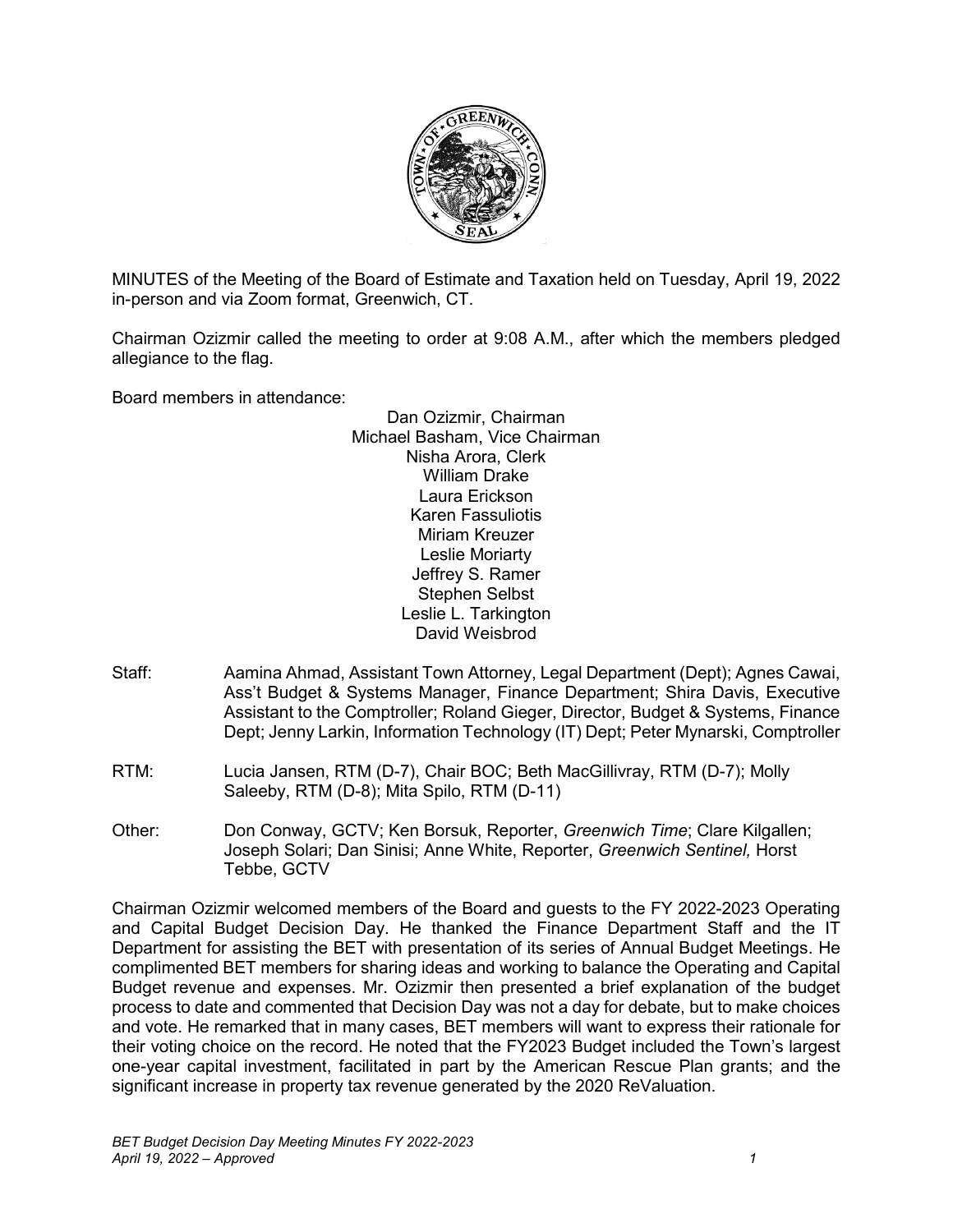## **ARPA GRANT FUND**

#### **BOE HVAC Allocation of \$7,965,503 from ARP Grant**

Reason: To allocate "Various School HVAC funds as below. The FY23 recommended capital budget provided a breakdown of HVAC requests per school, and this was utilized in recommending below allocations:

| Cos Cob              | \$293.000   |
|----------------------|-------------|
| EMS                  | \$200,000   |
| Glenville            | \$264,000   |
| Hamilton Ave         | \$243,000   |
| ISD                  | \$792,000   |
| New Lebanon          | \$245,000   |
| <b>North Mianus</b>  | \$243,000   |
| Riverside            | \$243,000   |
| <b>WMS</b>           | \$958,000   |
| <b>GHS</b>           | \$3,569,000 |
| <b>Julian Curtis</b> | \$915,503   |

• **Motion**: Mr. Ramer made a motion, seconded by Mr. Ozizmir, to pass on the item until Ms. Ahmad can offer an opinion on whether, under Robert's Rules, a Motion to Reconsider can be reopened after the meeting at which it originally occurred, is adjourned. The Board voted 12-0-0. Motion carried.

Attorney Ahmad explained her reasoning behind offering an opinion based on the BET Special March 29, 2022 Agenda subject "ARPA as recommended by the Budget Committee". Whereas Robert's Rules guidelines specify a Motion to reconsider can only occur on the same day, the Budget Committee conditioned unallocated funds subject to BET's Decision Day. Attorney Ahmad ruled that her opinion sustained the Chair.

- **Motion**: Ms. Arora made a motion, seconded by Mr. Ozizmir, to keep the capital budget breakdown of HVAC requests on the agenda. (Opposed: Ramer) Motion carried.
- **Motion:** Ms. Arora made a motion, seconded by Mr. Ozizmir, to allocation the ARPA grant funds as recommended in the BOE budget. The BET voted 6-5-1. (Opposed: Kreuzer, Moriarty, Ramer, Selbst, Weisbrod) (Abstain: Erickson)

## PROPOSED FY 2022-2023 BUDGET

#### **Discussion**

The discussion commenced with the reading of each departments' operating budget request and paused at items previously identified for further discussion, motions and voting.

## **GENERAL GOVERNMENT OPERATING with FIXED CHARGES**

Office of the First Selectman – 105-351490 Professional Services – \$45,000

Reason: FY202, 2021 and 2022 budgets appropriated a total of \$450,000 for preliminary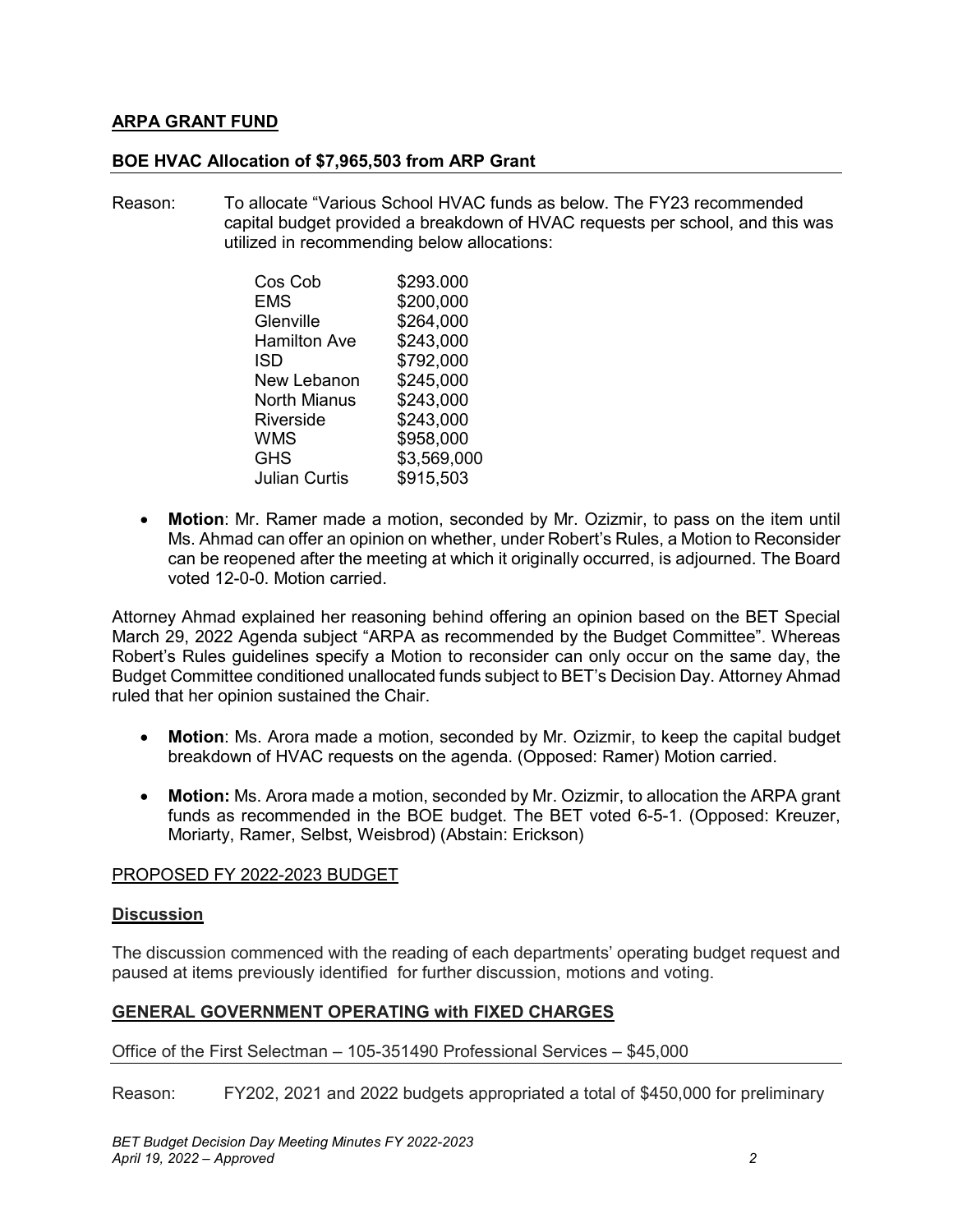design and A&E for the new rink to replace the Town's Hamill Rink. A separate appropriation is required to identify a site for a seasonal temporary rink for the expected three skating seasons during demolition and construction of the new rink to ensure continuity of service to Greenwich's skaters and users.

- **Motion**: Mr. Drake made a motion, seconded by Mr. Basham, to appove the \$45,000 appropriation. (no vote)
- **Amendment:** Ms.Moriarty made a motion to amend, seconded by Mr. Drake, to condition the release of \$45,000 on a donation of private funds to cover the cost of professional services associated with placement of a seasonal temporary rink. The Board voted 12-0-  $\Omega$
- Motion as Amended: The Board voted 9-3-0. (Opposed: Fassuliotis, Tarkington, Weisbrod) Motion carried.

#### Planning & Zoning Commission - 171-51010 TOO Staffing Changes

- Reason: \$2,541- Changes proposed to meet the demands of the department. (FT TOO will be 7 increased by 1 to 8 with the reduction of 2 PT to 1 plus the addition of  $\setminus$ benefits to Fixed Charges; and a new PT equivalent reduction of hours from 2.85 to 2.14)
	- **Motion**: Kreuzer made a motion, seconded by Mr. Drake, to amend the Departmental TOO to reflect the Town Planner's recommended adjustments. The Board voted 7-5-0. (Opposed: Arora, Basham, Fassuliotis, Ozizmir, Tarkington) Motion carried.

#### Fire Services - 205-51100 Overtime Staffing

- Reason**:** There is need to correct for overtime shortfall in the Fire Deprtment budget as a result of five year lookback with raises added. An additional \$383,402 has been estimated by the Department for FY23. A condition is being proposed on this amount to allow for an analysis of overtime expense due to the amount of change in the staffing model over the years.
	- **Motion**: Mr. Weisbrod made a motion, seconded by Mr. Ramer, to add \$382,402 for estimated Overtime and condition the release on review of the FY23 "Overtime Estimator". Assessment of projected vacation time, use of floaters and non-discretionary components of overtime estimates. The Board voted 6-6-0. (Opposed: Arora, Basham, Drake, Fassuliotis, Ozizmir, Tarkington). Motion failed.

## Fire Services – 205 Fire Fighting Force

Reason: (\$316,995) Delete the request to increase headcount by four firefighters.

• **Motion**: Mr. Ozizmir made a motion, seconded by Ms. Fassuliotis, to decrease the \$316,995 expense from the FY23 Budget. The Board voted 7-6-0. (Opposed: Erickson, Kreuzer, Moriarty, Ramer, Selbst, Weisbrod) Motion carried.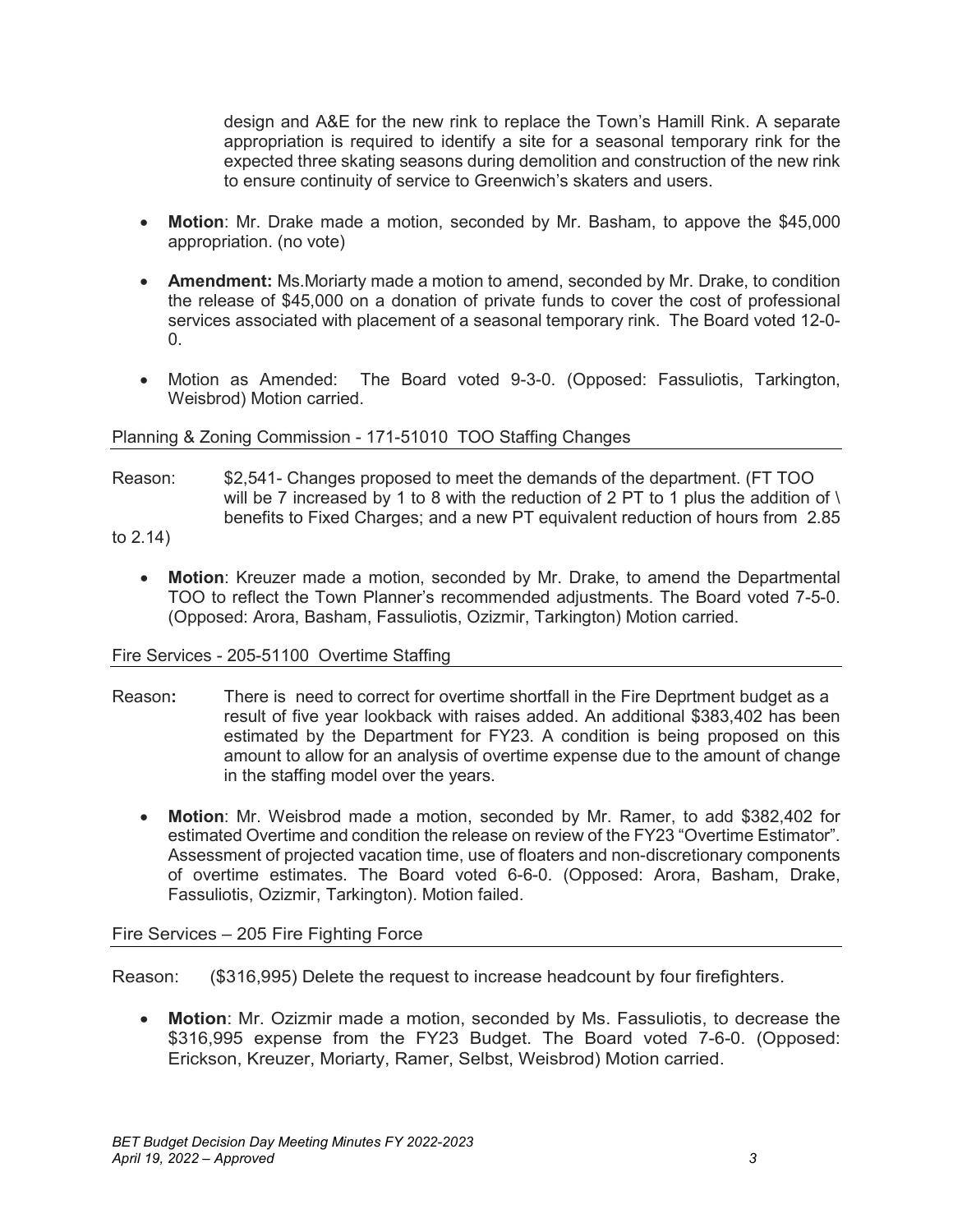- Reason: \$30,112 Add to the Round Hill Volunteer Fire Cpmpany's budget to meet their requested budget. The RHVFC requested \$97,684 for FY23 in their Explanation of Justification and Requests. RHVFC responds to 70% more calls in Greenwich than its colunteer counterpart in Banksville but receives less than half the budget of its counterpart to address fire safety in Northern Greenwich.
	- **Motion**: Ms. Arora made a motion, seconded by Mr. Basham, to add \$30,112 to Round Hill Fire Company's budget to meet their full budget request of \$97,684
	- **Motion to Amend:** Ms. Kreuzer made a motion, seconded by Ms. Tarkington, to condition the release of funds by the BET upon receipt and acceptance of a presentation from the Fire Department on the decision-making process used to establish contributions to all Volunteer Fire Companies, including operating and capital contribution. The Board voted 12-0-0 with condition. Motion carried.
	- Motion as Amended: The Board voted 12-0-0. Motion carried.

## DPW - 321-Waste Division – Outsourced Security Contract

Reason; (\$75,000) Delete request for Security Staff Contract at Holly Hill. Need not proven.

• **Motion**: Mr. Ozizmir made a motion, seconded by Ms. Fassuliotis, to delete \$75,000 from Public Works Waste Division budget for outsourcing security staff to enforce the permit program. The Board voted 7-5-0. (Opposed: Erickson, Moriarty, Ramer, Selbst, Weisbrod). Motion carried.

## External Entities - 440-57221 & 440-57231 Transportation Association of Greenwich (TAG)

Reason: \$308,000 – Town semi-annual contribution

• **Motion:** Ms.Tarkington made a motion, seconded by Mr. Ramer, to condition as Subject to trelease of \$308,000 by the BET upon receipt and acceptance of TAG's semiannual report of TAG operations, personnel and finances. The Board voted 12-0-0. Motion carried.

## External Entities - 440-57225 Greenwich Emergency Medical Service (GEMS)

• **Motion**: Ms. Tarkington made a motion, seconded by Ms. Moriarty, to condition as Subject to Release of \$4,782,305 by the BET upon receipt and acceptance of a semiannual report from GEMS respecting its operations, personnel and finances and including a semiannual report on construction progress at GEMS Station 4, 1237 King Street. The Board voted 11-1-0 (Opposed: Ramer) Motion carried.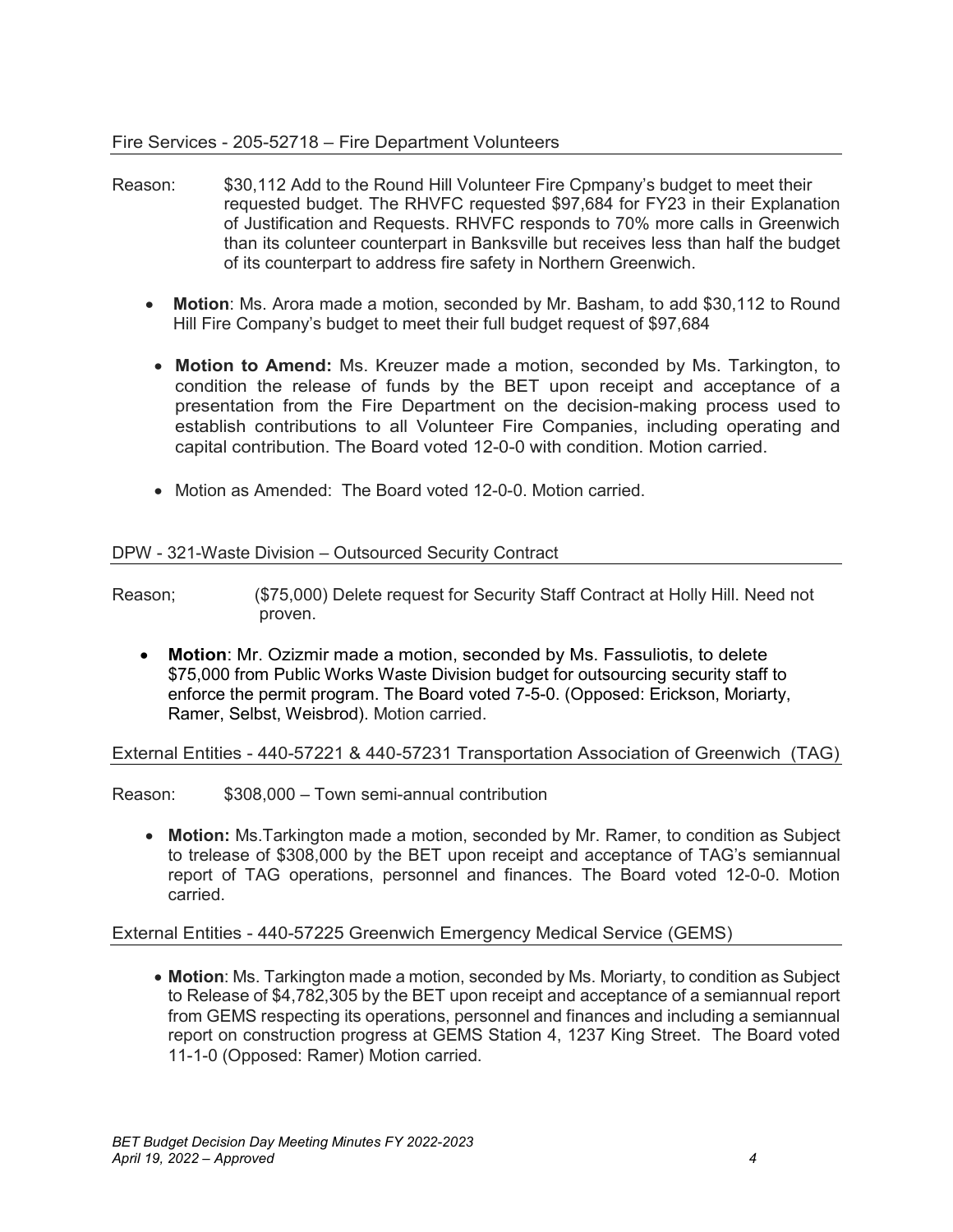Schools 600-901 - Admin (440,500) Employee benefits – 901-57940 Special Accounting 150,500

- Reason: Reduction to Schools is a combination to get Department back to BET Guidelines by reducing 7 benefit packages due to headcount overage of +7. Operating Overage: \$290,000 + 7 Benefit Packages @ \$150,500 = \$440,500.
	- **Motion**: Mr. Ozizmir made a two part motion, seconded by Ms. Fassuliotis, to reduce Schools Admin by \$440,500 and add back the \$150,500 benefits to Fixed Charges c. The Board voted 7-6-0. (Opposed: Erickson, Kreuzer, Moriarty, Ramer, Selbst, Weisbrod) Motion carried.

Schools 650 54-50 MISA Maintenance \$2,500

- Reason: to repair Greenwich High School Performing Arts Center orchestra-level entry "soft close" hardware on acoustic doors.
	- **Motion**: Ms. Fassuliotis made a motion, seconded by Ms. Tarkington, to immediately address repair of door mechanism to ensure consistent quality experience throughout the auditorium. The Board voted 1-9-2. (Opposed: Arora, Basham, Drake, Erickson, Moriarty, Kreuzer, Ramer, Selbst, Weisbrod) (Abstain: Ozizmir, Tarkington) Motion failed.

Fixed Charges Healthcare A901 57100 \$1,177,000 and A901 57102 \$173,000 Employee **Contribution** 

> Reason: The State Partnership healthcare is now estimated at a 10% increase versus a budgeted 8% increase, or \$1,177,000 to be partially offset by higher employee healthcare benefit contribution of \$173,000. This leaves a net increase of \$1,004,000 for Town Fixed Charges.

• **Motion**: Mr. Ozizmir made a motion, seconded by by Ms. Tarkington, to increase the Town's cost for employee healthcare by \$1,004,000. The Board voted 12-0-0. Motion carried.

## Fixed Charges – 901 Benefits for Fire Fighters (\$132,000)

Reason: To eliminate the Fire Department's request to increase headcount by 4 fire fighters.

• **Motion**: Mr. Ozizmir made a motion, seconded by Ms. Fassuliotis, to reduce the cost of 4 firefighters' benefits related to a prior motion for reducing the firefighter headcount by 4. The Board voted 12-0-0. Motion carried.

#### Fixed Charges – A911 57500 Payment in Lieu of Taxes (\$250,000)

Reason: As a result of lower sewer taxes, this amount can be reduced by \$250,000 for FY2023. This is the expected savings by muncipal owned buildings as a result of the use of fund balance and large capital close out in the Sewer Improvement Fund and lower capital spending in the Sewer Improvement Fund.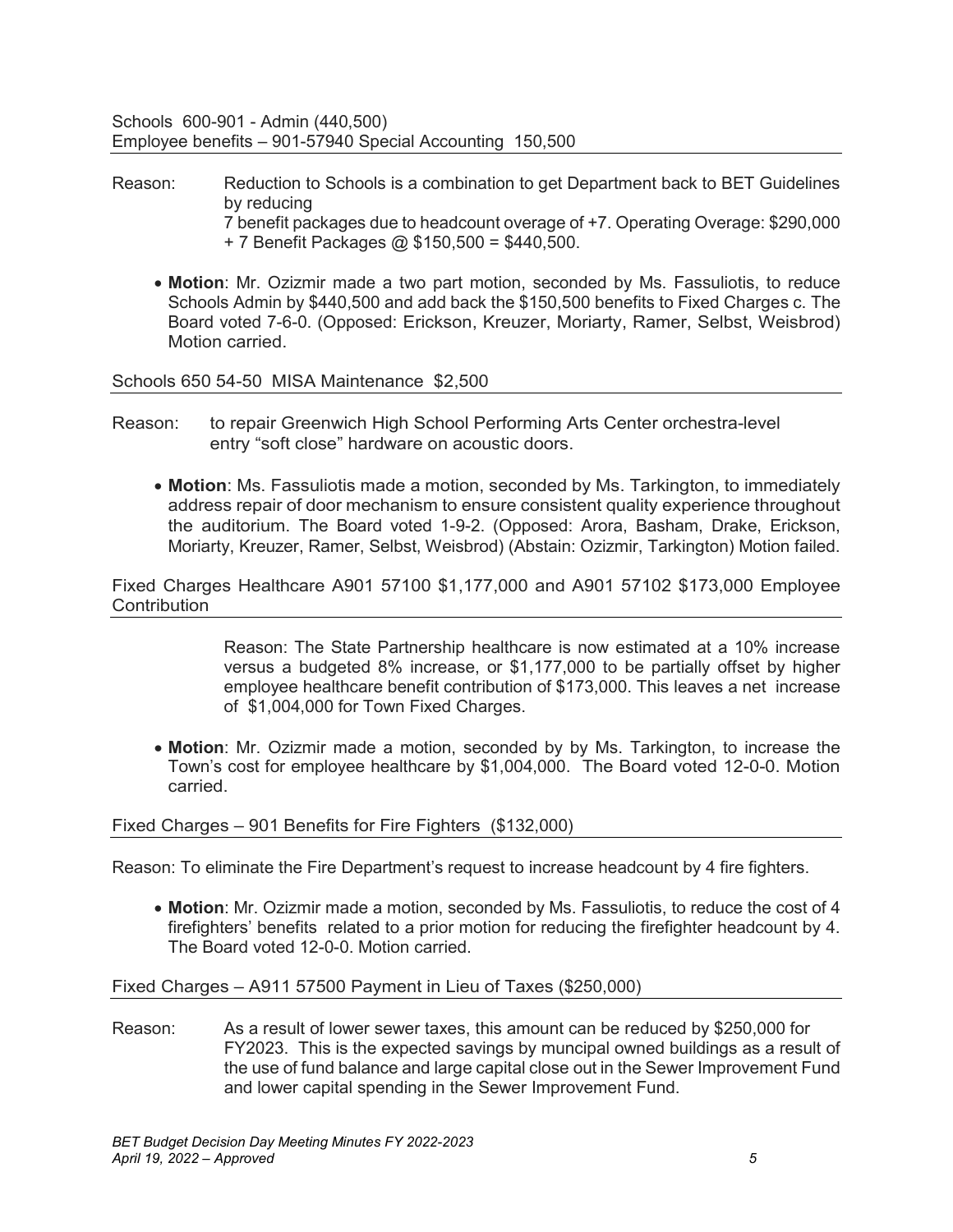• **Motion:** Ms. Tarkington made a motion, seconded by Mr. Ozizmir, to reduce \$250,000 from in the account cited above.. The Board voted 12-0-0. Motion carried.

Fixed Charges – 999-57128 Contribution to The Nathaniel Witherell (\$625,000)

- Reason: The Nathaniel Witherell presentation to the BET Budget Committee announced that its recent operating improvements and impact on cashflow were indicators of profitability. As a result of these positive changes, it is proposed that Town support of \$1,125,000 can be reduced by \$625,000 to \$500,000.
	- **Motion**: Mr. Basham made a motion, seconded by Mr. Drake, to reduce the Town contribution of this line item from \$1,125,000 to \$500,000. The Board voted 7-6-0. (Opposed: Erickson, Kreuzer, Moriarty, Ramer, Selbst, Weisbrod). Motion carried.

Revenue – 46110 Interest earned on Investment \$1,000,000

- Reason: to increase interest earned revenue expectation from \$500,000 to \$1,000,000 because short-term interest yields have increased significantly..
	- **Motion:** Mr. Ozizmir made a motion, seconded by Mr. Drake, to add an additional \$500,000, for a total of \$1 million anticipated earned interest from investment for FY23. The Board voted 12-0-0. Motion carried.

#### Revenue – A321-49090 Recycling Rebate \$160,000

Reason: To add \$160,000 to anticipated revenue from DPW recycling efforts.

• **Motion:** Mr. Ozizmir made a motion, seconded by Ms. Moriarty, to increase anticipated recycling revenue by \$160,000. The Board voted 12-0-0. Motion carried.

The Nathaniel Witherell – Code 450 \$500,000

- Reason: To inform the Public on the rationale for reducing the Town's annual contribution to TNW, and engage the Public in the development of a strategy for TNW's future subsequent to TNW Board of Directors updating the skilled nursing facility's strategic plan.
	- **Motion:** Mr. Drake made a motion, seconded by Mr. Ozizmir, to condition the release of the Town's annual contribution to TNW of \$500,000 upon appropriate public discussions on potential actions with respect to RFP 7568 on the part of the Witherell Board, the Board of Selectmen and the BET to be held no later than December 31, 2022. The Board voted 9-3-0. (Opposed: Ramer, Selbst, Weisbrod) Motion carried.

## PROPOSED FY 2022-2023 BUDGET

## **CAPITAL BUDGET General Government**

134 904 23302 Gen. Government – Technology GIS Map Upgrade (\$20,000)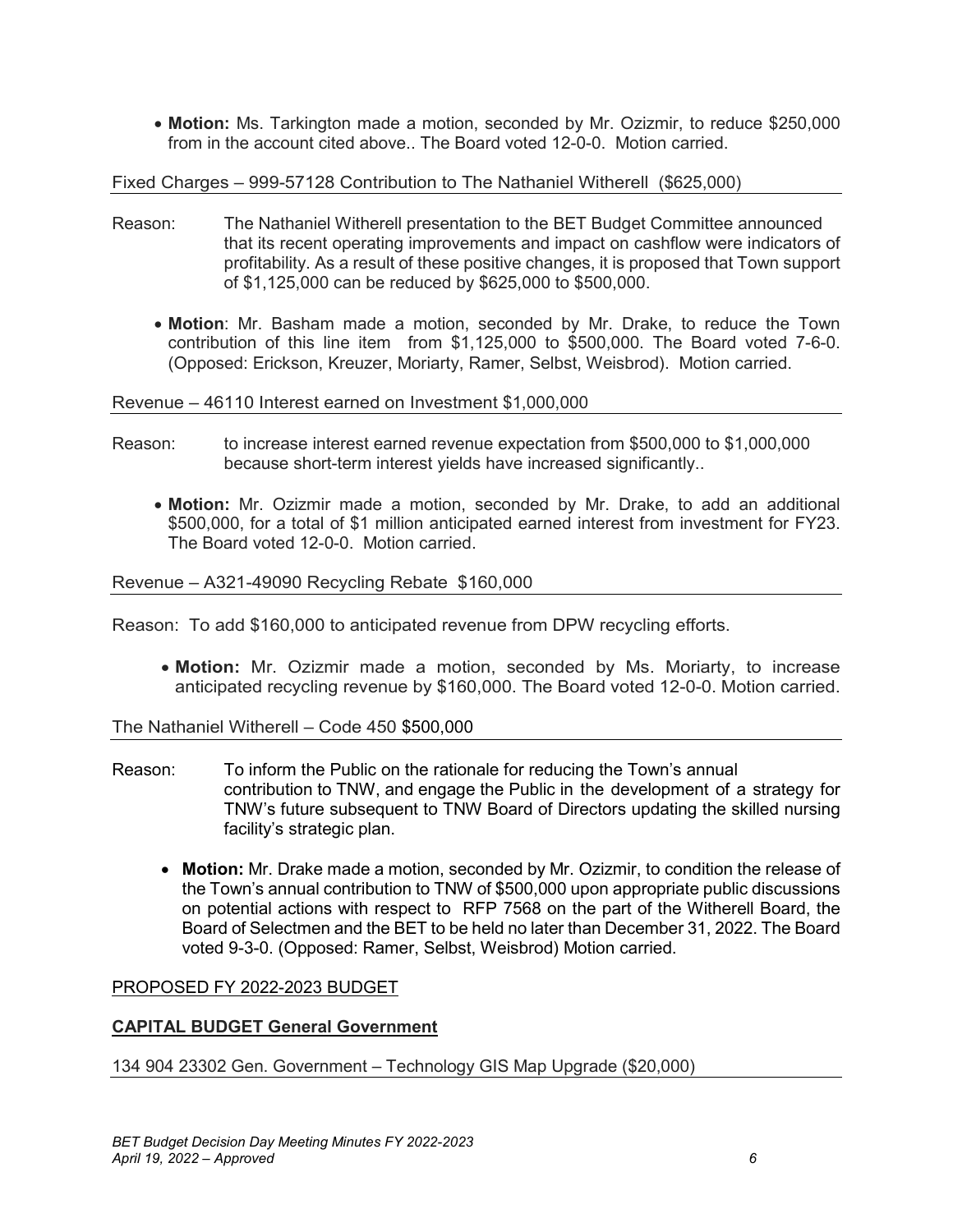Reason: To reduce the capital request for upgrade based on new information provided by the Chief Information Officer.

• **Motion**: Mr. Weisbrod made a motion, seconded by Ms. Erickson, to reduce the IT budget for a GIS software upgrade by \$20,000. The Board voted 12-0-0. Motion carried.

Conservation Commission New Capital Project Climate Change Adaption Implementation Plan **Development** 

- Reason: Greenwich should move more quickly to identify and address the risks from climate change and sea level rise addressed in FY19 Vulnerability Assessment, in FY20 Tidal Migration Impact Study, and readdress implementation and prepare design documents, to minimize potential further damage.
	- **Motion**: Mr. Selbst made a motion, seconded by Ms. Moriarty, to add \$50,000 for a new capital project to prioritize to minimize potential damage to Greenwiich shoreline assets. The Board voted 6-6-0. (Opposed: Arora, Basham, Drake, Fassuliotis, Ozizmir, Tarkington) Motion failed.

#### Police 213-90-23310 (Thin Client Replacement Program) (\$60,000)

Reason: To defer project funding to a future date

• **Motion:** Mr. Ozizmir made a motion, seconded by Mr. Drake, to reduce \$60,000 from the Police Department to replace equipment that ties to the Public Safety Information network. The Board voted 7-6-0. (Opposed: Erickson, Kreuzer, Moriarty, Ramer, Selbst, Weisbrod). Motion failed.

#### Police Z213 54300 Greenwich Police Vessel 125 Motor Replacement \$11,000

- Reason: To add \$11,000 to the \$56,000 budgeted in FY22 to allow the scheduled motor replacement plan to proceed
	- **Motion**: Ms. Tarkington made a motion, seconded by Mr. Ozizmir, to add \$11,000 to be added to current \$56,000 replacement schedule for two vessel motors due to unreliability and frequent costly repairs. The Board voted 12-0-0. Motion carried.

#### Public Works Z312 59120 Portable Generator (\$45,000)

Reason: To add a backup generator intended for highway facilities for significant weather events

• **Motion**: Mr. Basham made a motion, seconded by Mr. Drake, to reduce \$45,000 from the Public Works budget for a backup generator, The Board voted 7-6-0. (Opposed: Erickson, Kreuzer, Moriarty, Ramer, Selbst, Weisbrod). Drake, Duus, Fassuliotis, Hess, Mason, Tarkington) Motion carried.

#### Public Works 312 ADA Sidewalk Accessibility Program (\$200,000)

Reason: To reduce \$450,000 by \$200,000 to put spending back to 3-year average during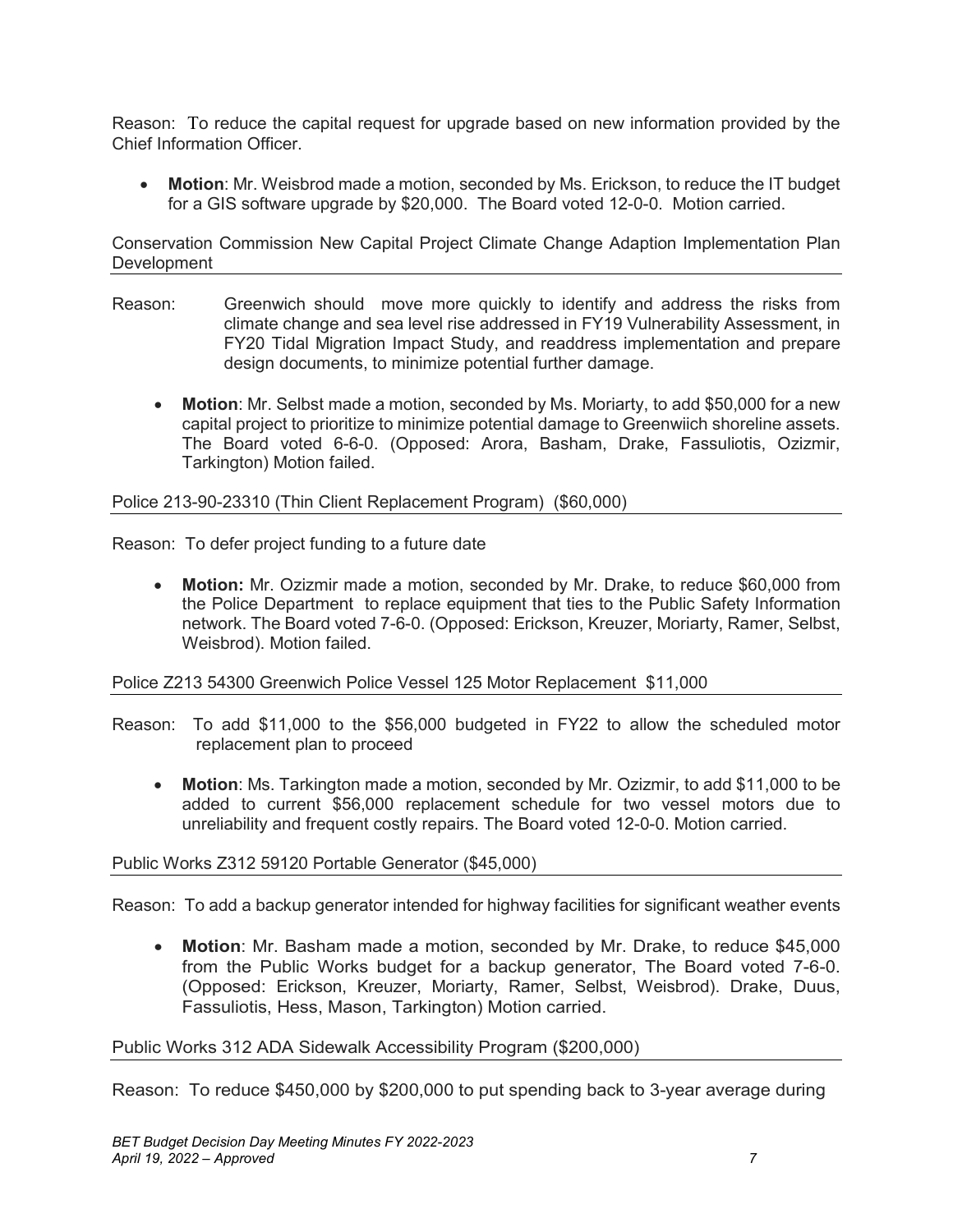FY23's record capital spending on infrastructure. FY23 will have record capital spending on infrastructure

• **Motion**: Mr. Drake made a motion, seconded by Mr. Basham, to reduce ADA Sidewalk Accessibility program by \$200,000 to \$250,000 and the Board voted 7-6-0. (Opposed: Erickson, Kreuzer, Moriarty, Ramer, Selbst, Weisbrod) Motion carried.

Public Works 312-Emergency Pre-emption Upgrade Traffic Signals (\$350,000)

- Reason: To reduce the appropriation by \$350,000 to leave \$350,000 for the implementation of half the program during FY23. Reduction being made during record capital infrastructure spending in FY23.
	- **Motion**: Mr. Drake made a motion, seconded by Ms. Arora, to reduce \$350,000 from the Traffic Signal Emergency Pre-emption program to implement half the program. The Board voted 7-6-0. (Opposed: Erickson, Kreuzer, Moriarty, Ramer, Selbst, Weisbrod) Motion carried.

Public Works 312 Streets & Bridges Glenville Center Neighborhood Improvements (\$100,000)

- Reason: To reduce appropriation to Glenville Corridor project to encourage public/private partnership gift donation.
	- **Motion**: Ms. Tarkington made a motion, seconded by Ms. Fassuliotis, to reduce the proposed appropriation by \$100,000 to encourage private donations of up to \$250,000 and condition donation as first in, upon Finance Department confirmation, follow with Town appropriation of up to \$150,000 thereafter plus condition replacement of future lighting with historic light fixtures and poles if supported with private funds.
	- **Amendment and Motion as Amended**: The Board voted 10-2-0 to increase Town partnership contribution to 50% of \$250,000 and replace future lighting with historic style lamps and fixtures if private donations are received. (Opposed: Fassuliotis, Tarkington) Motion carried..

## Public Works 312- 960 2335 Greenwich Ave/Arch Street Intersection (\$2,800,000)

- Reason: To reduce \$2.8 million from Intersection project until project fully describes Traffic Study, Parking and redevelopment of Havemeyer parcel. On DPW suggestion, LOTCIP funds could be deferred for one-year or applied to an alternative project.
	- **Motion**: Ms. Tarkington made a motion, seconded by Ms. Fassuliotis to defer the Arch Street/Greenwich Ave. intersection project for one year and apply LOTCIP \$2.8 million to an alternative project. The Board voted 4-8-0. (Opposed: Basham, Drake, Kreuzer, Moriarty, Ramer, Selbst, Erickson, Weisbrod) Motion failed.
	- • **Motion to Place Conditions on the \$2.8 million**: Ms. Fassuliotis made a motion, seconded by Mr. Ozizmir, to place the following conditions on the release of \$2.8 million: 1) Parking spaces must increase by at least 10; 2) MI is approved; 3) LOTCIP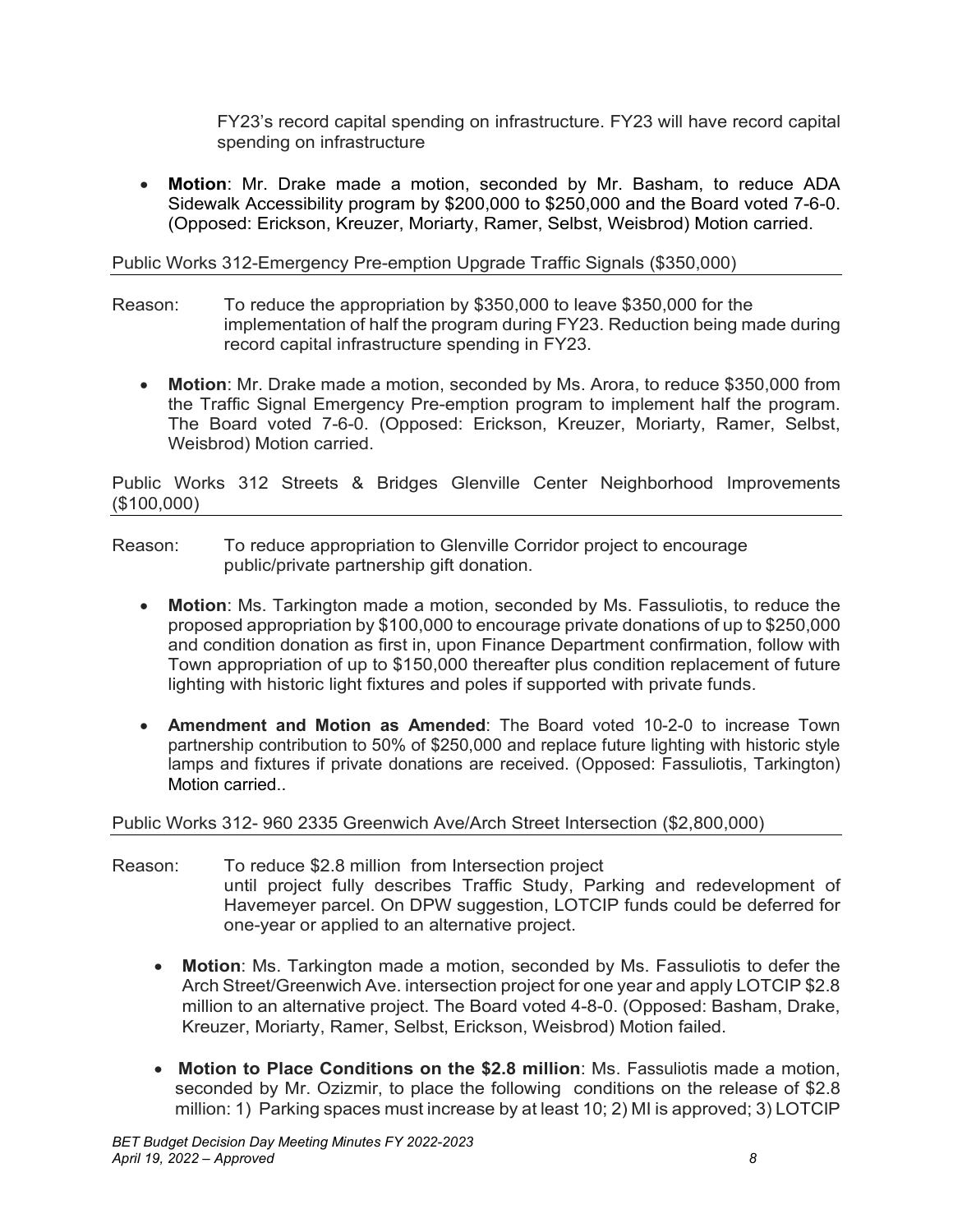grant is received; 3) Project will be designed to accommodate traffic lights but the grant does not mandate lights and 4) Detailed project costs provided and approved by the BET.

- **Motion to Amend:** Ms. Fassuliotis moved to amend, seconded by Ms. Erickson, the MI condition to read: "receipt of Municipal Improvement from the BOS, P&Z Commission, and after the RTM appeal period
- **Motion on the Amendment to the Motion**: The Board voted 12-0-0 to amend the MI language. Motion carried.
- **Motion to Amend the Amended Motion:** Ms. Moriarty made a motion, seconded by Mr. Ramer to not specify the exact number of new parking spaces but include language that their "shall be no loss of parking" that will be created by improvements to the Arch Street/Greenwich Avenue Intersection. The Board voted 6-6-0. (Opposed: Arora, Basham, Drake, Fassuliotis, Ozizmir, Tarkington) Motion failed.
- **Motion to Amend the Amended Motion**: Mr. Ramer made a motion, seconded by Mr. Selbst, to change the number of new parking spaces that will be created by improvements to the Arch Street/Greenwich Avenue Intersection spaces to an increase of eight spaces. The Board voted 4-7-1. (Opposed: Arora, Basham, Drake, Fassuliotis, Ozizmir, Tarkington, Weisbrod), (Abstain: Erickson) Motion failed.

#### Public Works 312- 960 2335 Greenwich Ave/Arch Street Intersection \$2,800,000

• **Motion**: Ms. Tarkington made a motion, seconded by Mr. Ozizmir, to place six conditions on the release of \$2.8 million to include: increase of ten parking spaces; MI approval granted; receipt of LOTCIP grant; project designed for traffic lights and confirmation that grant funding does not mandate traffic lights; Detailed project costs provided and approved by BET. The Board voted 10-2-0. (Opposed: Moriarty, Erickson) Motion carried.

DPW Hwy Program – 312-960-23326 CTDOT program Hillside Road Bridge (\$500,000)

- Reason: to reduce \$500,000 from Department work on this project until CTDOT confirms payment for improvements. DPW suggests deferring until FY24 for additional information or interim request.
	- **Motion:** Mr. Ozizmir made a motion, seconded by Ms. Arora, to delete \$500,000 until known scope of project is available. The Board voted 8-1-3. (Opposed: Erickson) (Abstain: Moriarty, Kreuzer, Selbst) Motion carried.

#### DPW Hwy Maintenance – 312-960-23327 (\$250,000)

Reason**:** To reduce \$250,000 from program to \$1,750,000 to maintain a 3-year average run-rate of less than \$2 million.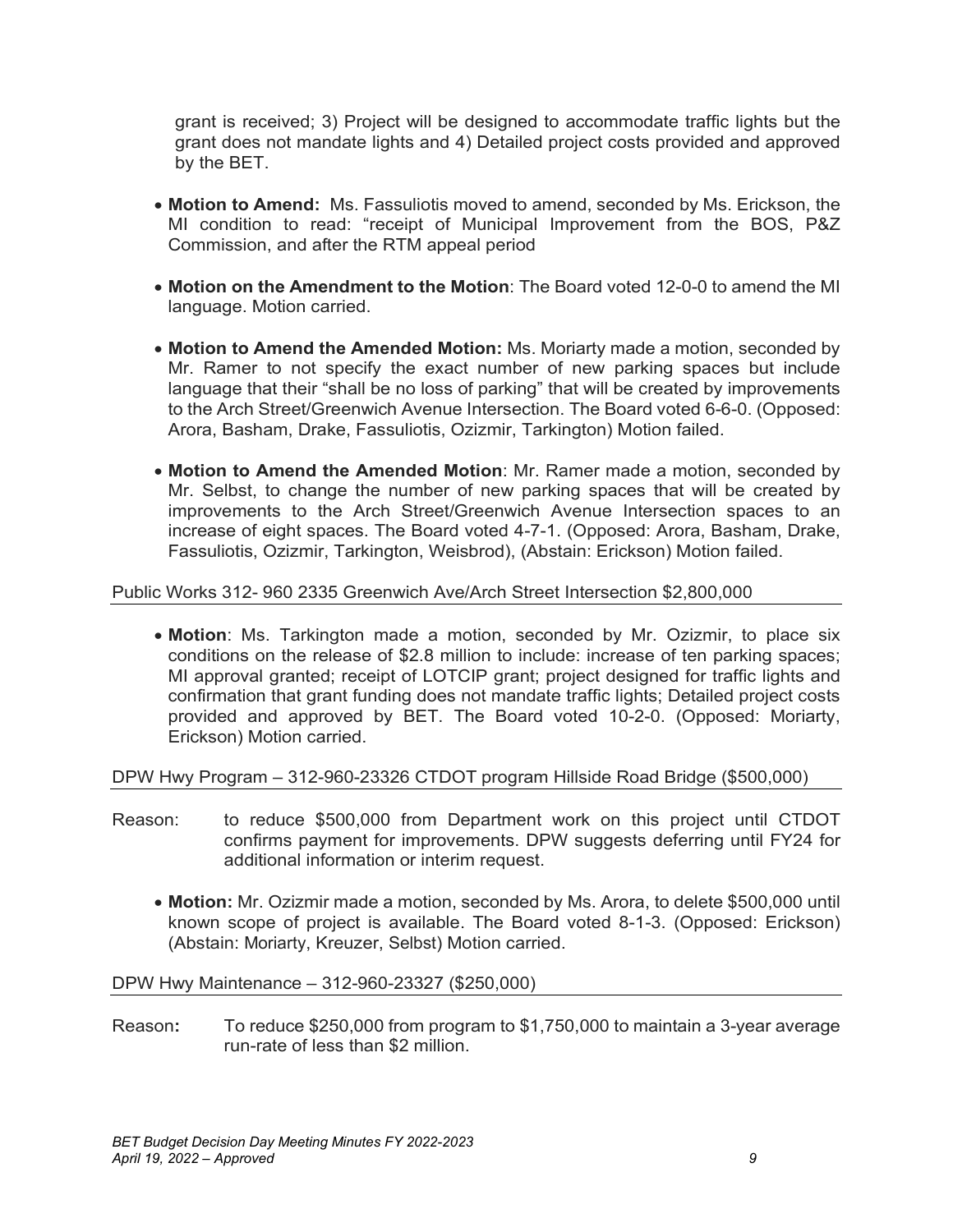• **Motion:** Mr. Drake made a motion, seconded by Mr. Basham, to reduce \$250,000 from DPW Hwy Division Road maintenance, and the Board voted 7-6-0. (Opposed: Erickson, Kreuzer, Moriarty, Ramer. Selbst, Weisbrod) Motion carried.

DPW Hwy Streets & Bridges – 312-960-23336 Valley Road Drainage (\$400,000)

- Reason: To remove \$400,000 from program due to expense qualifying for ARPA funding allocation.
	- **Motion:** Ms. Erickson made a motion, seconded by Ms. Tarkington, to remove \$400,000 expense for Valley Road drainage project from DPW Hwy program as the project qualifies for ARPA funding allocation. The Board voted 12-0-0. Motion carried.

Public Works 315-960-23337 (BOE Parking Lot Maintenance) \$300,000

- Reason: To defer \$300,000 of parking lot maintenance at Greenwich High School north lots while work is on-going for GHS Security Vestibule, GHS Stadium, GHS Access Road and soil remediation.
	- **Motion**: Mr. Ozizmir made a motion, seconded by: Ms. Tarkington, to defer \$300,000 maintenance on GHS Parking Lot for one-year due to significant on-going work, and the Board voted 7-6-0. (Opposed: Erickson, Kreuzer, Moriarty, Ramer, Selbst, Weisbrod) Motion carried.

Public Works 321-956-23339 (Holly Hill) (\$400,000)

- Reason: To reduce \$400,000 improvements at Holly Hill until the option of outsource/privatizing the operations can be explored. Outside capital and management could improve customer service and costs.
	- **Motion**: Ms. Tarkington made a motion, seconded by Mr. Ozizmir, to reduce \$400,000 improvements at Holly Hill until the option of outsource/privatizing the operations can be explored. (No vote)
	- **Motion to Amend**: Ms. Moriarty made a motion, seconded by: Mr. Ramer, to reduce \$400,000 project estimate by \$200,000 to retain \$200,000 for project planning purposes and allow for time to develop possible public/private partnership cost-sharing. The Board voted 6-6-0. (Opposed: Arora, Basham, Drake, Fassuliotis, Ozizmir, Tarkington) Motion failed.
	- **Vote on Motion which was not amended**: The Board voted 8-4-0. (Opposed: Erickson, Moriarty, Ramer, Weisbrod) Motion carried.

Public Works 345-956-23343 (Greenwich Point Facility Improvements – Chimes Bldg. (\$325,000)

Reason: To defer electrical service and septic service improvements until design of infrastructure renovation is available.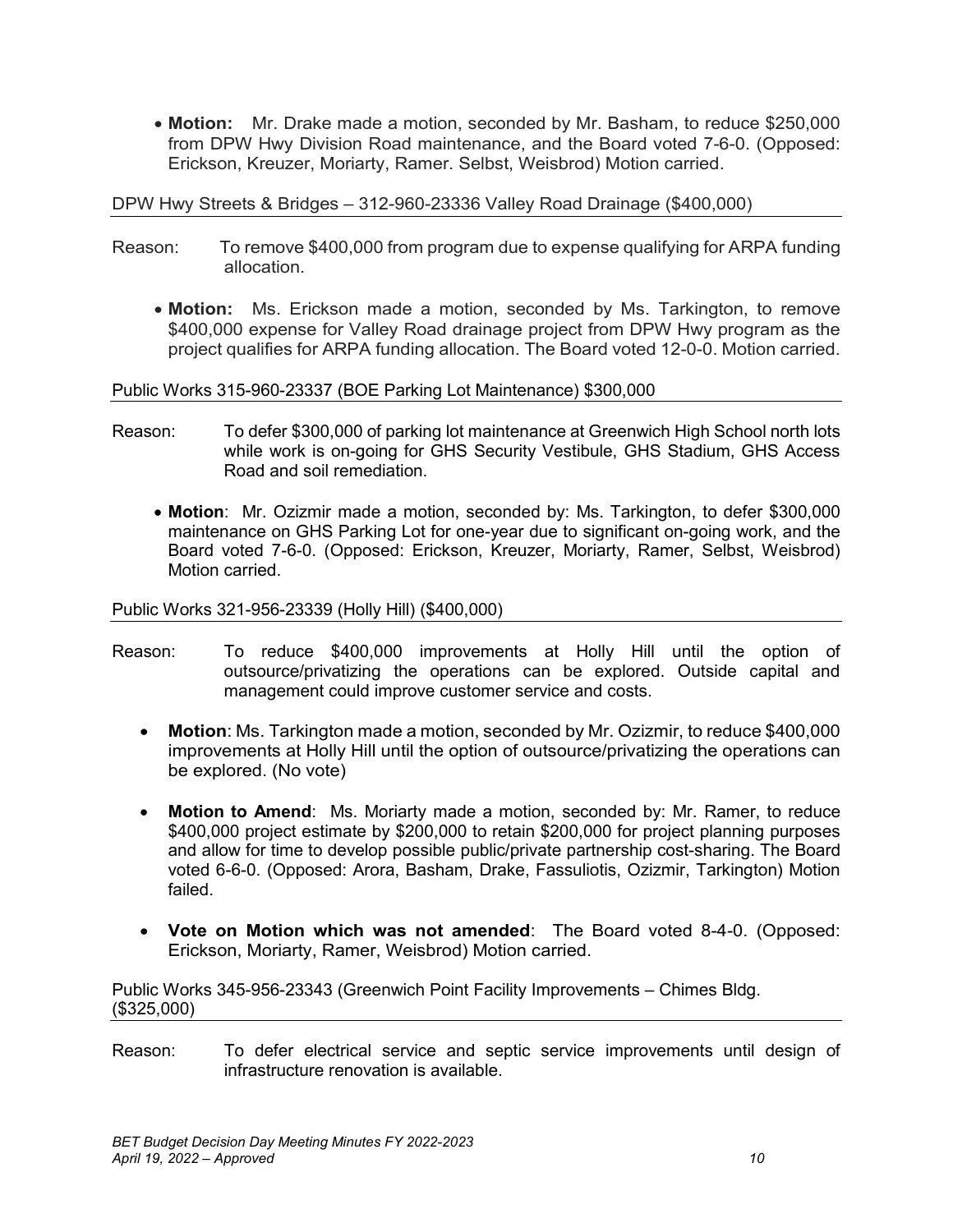• **Motion**: Ms. Tarkington made a motion, seconded by Mr. Basham, to condition the release of \$325,000 upon the BET receipt and acceptance of a report that confirms 1) that all plans and information needed to construct and replace existing electrical and septic system with increased power and raised septic system are received from Greenwich Point Conservancy (GPC); 2) confirmation from Finance that budget from the GPC together with detailed cost breakout has been received and delivered to DPW and BET; 3) full funding for Chimes Building funding is confirmed by Finance and is available prior to initiation of construction for electrical and septic systems by the Town. The Board voted 9-3-0. (Opposed: Drake, Erickson, Weisbrod) Motion carried.

Public Works 345-956-23344 Horseneck Temp Fire Station Demolition (\$600,000)

- Reason: To delete \$600,000 due to a proposed temporary lease by Boys and Girls Club until September 30, 2024 for use as administrative and storage space during renovation of current facility. Awaiting approval of lease by the First Selectman and Board of Selectmen.
	- **Motion**: Mr. Ozizmir made a motion, seconded by Ms. Arora to delete \$600,000 due to a proposed temporary lease by Boys and Girls Club until September 30, 2024 for use as administrative and storage space during renovation of current facility. and the Board voted 11-1-0. (Opposed: Weisbrod) Motion carried.
	- **Motion to Amend**: Mr. Ramer made a motion, seconded by **XXXXX,** to condition delete \$600,000 upon approval of lease (and MI if necessary) to Boys & Girls Club by Board of Selectmen and RTM. (no vote)

## Public Works 345-956-23346 Public Safety Complex Roof Resurfacing (\$60,000)

Reason: To defer \$60,000 for the assessment of the Safety Complex parking deck.

• **Motion**: Mr. Ozizmir made a motion, seconded by Mr. Basham, to cut \$60,000 from FY23 budget. The Board voted 7-6-0. (Opposed: Erickson, Kreuzer, Moriarty, Ramer, Selbst, Weisbrod) Motion carried.

Fleet Department 912 23352 Fire Department Ladder (\$1,400,000)

- Reason: To reduce \$1.4 million cost of new Fire Dept Ladder Truck to prioritize the purchase of Fire Engine
	- **Motion**: Ms. Tarkington made a motion, seconded by Mr. Ozizmir, to delete \$1.4 million for the purchase of a new Ladder truck for the Fire Department to prioritize the purchase of a new Fire Engine. The Board voted 7-6-0. (Opposed: Erickson, Kreuzer, Moriarty, Ramer, Selbst, Weisbrod) Motion carried.

Fleet Department 380-912 Various Police Vehicles (\$27,000)

- Reason: To reduce the purchase of a new motorcycle for \$27,000, in order that the overall Police Department new vehicle budget is \$378,000.
	- **Motion**: Ms. Tarkington made a motion, seconded by Mr. Ozizmir, to delete \$27,000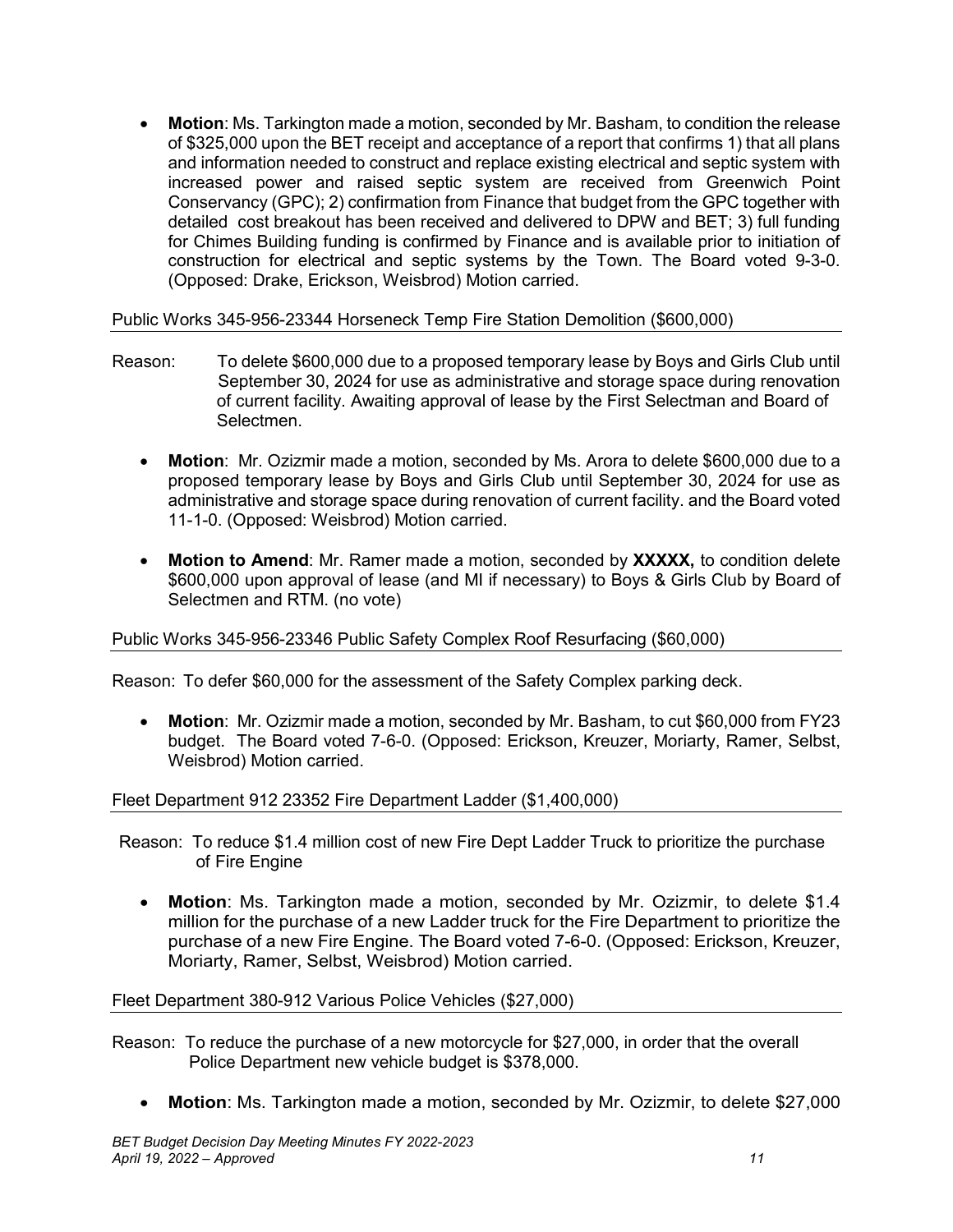for the purchase of a new motorcycle to reduce the Police new vehicle budget to \$378,000. The Board voted 11-1-0. (Opposed: Erickson) Motion carried.

#### Fleet Department 380-912 312 DPW Compressor (\$35,000)

- Reason: To reduce DPW total purchase of \$35,000 for a new compressor because the request was not documented as a marginal purchase. Two Compressors are currently rentals. Complete list of vehicles reviewed with Department and Fleet. Defer purchase of new equipment in FY23.
	- **Motion**: Ms. Tarkington made a motion, seconded by Mr. Ozizmir, to delete \$35,000 for the purchase of a new Compressor, and the Board voted 7-6-0. (Opposed: Erickson, Kreuzer, Moriarty, Ramer, Selbst, Weisbrod) Motion carried.

#### . Fleet Department 380-912 312 DPW A/S Dump Truck (\$264,000) and F550 Utility (\$75,000)

Reason: To reduce DPW new vehicle purchase by \$339,000.

• **Motion**: Ms. Tarkington made a motion, seconded by Mr. Ozizmir, to reduce the DPW purchase of new vehicles by \$339,000 (Dump truck \$264,000 and Utility vehicle \$75,000). Vehicle Purchase request reviewed with Department and Fleet. The Board voted 6-5-1. (Opposed: Erickson, Moriarty, Ramer, Selbst, Weisbrod) (Abstain: Kreuzer) Motion carried.

#### Fleet Department 380-912 312 Mini Excavator DPW (\$75,000)

Reason: To reduce DPW total purchase request of \$1.8 million by \$75,000 for a new Mini Excavator because request was not documented as a marginal purchase.

• **Motion:** Ms. Tarkington made a motion, seconded by Mr. Ozizmir, to reduce the cost of a mini excavator (\$75,000) from the DPW Vehicle Purchase request, and the Board voted 7-6-0. (Opposed: Erickson, Kreuzer, Moriarty, Ramer, Selbst, Weisbrod) Motion carried.

Fleet Department 380-912 312 Parks & Recreation Pickup (\$65,000) & Tractor (\$86,000) \_\_\_\_\_

Reason: To reduce (\$65,000) for the cost of a tractor used on islands and reduce number of pickup trucks from 5 to 4 (\$86,000).

• **Motion:** Ms. Tarkington made a motion, seconded by Mr. Ozizmir, to reduce the cost of a pickup (\$65,000) and a tractor (\$86,000) from the DPW Vehicle Purchase request, and the Board voted 7-6-0. (Opposed: Erickson, Kreuzer, Moriarty, Ramer, Selbst, Weisbrod) Motion carried.

## External Entity – Bruce Museum Employee Bathroom Refurbishment (\$30,000)

Reason: To defer \$30,000 cost to FY26 as in the 15-year Capital Improvement Plan. Due to rising costs of Town Insurance for the expanded building, collection and other deliverables FY23, the Town would like to defer this project.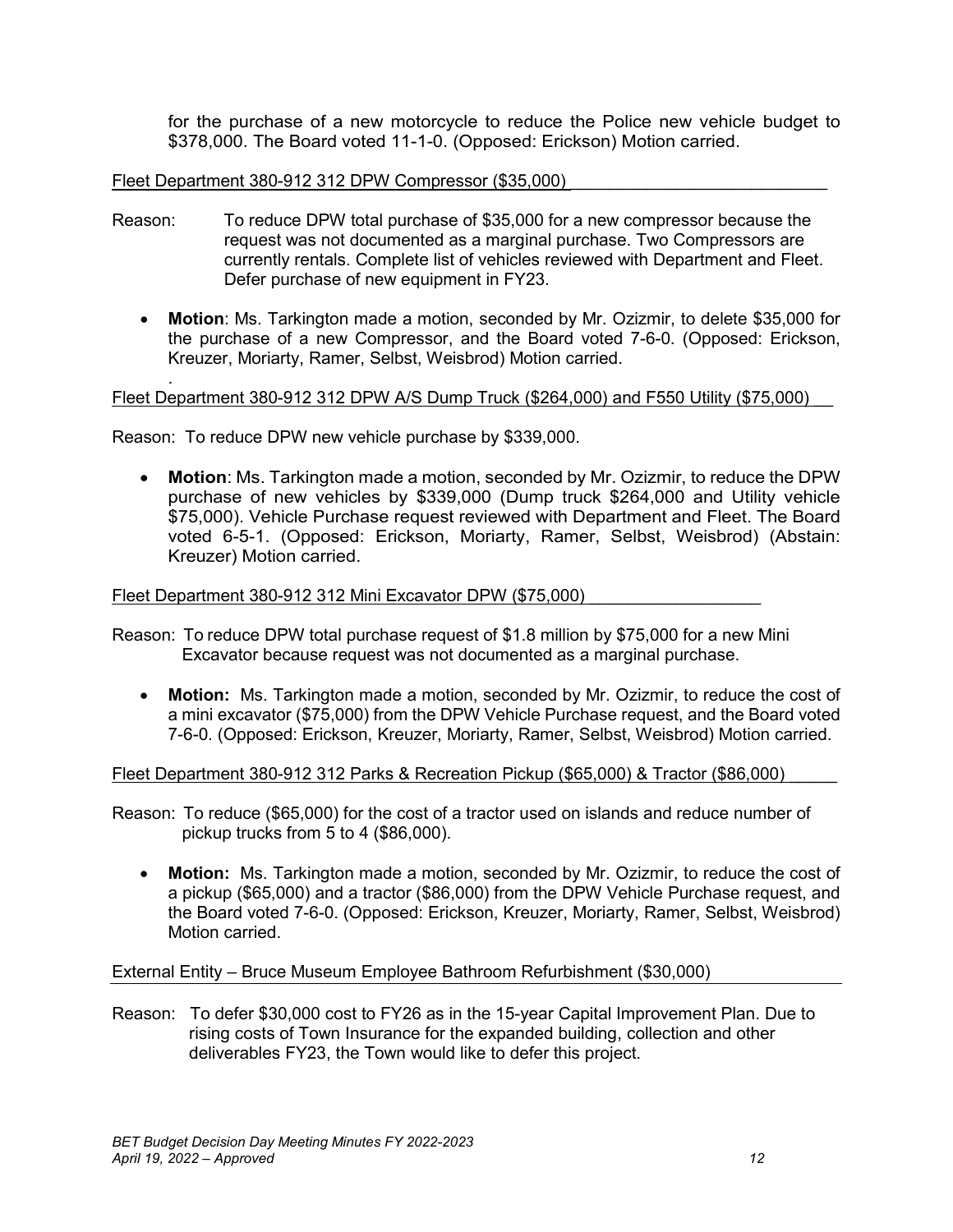• **Motion:** Mr. Ozizmir made a motion, seconded by Ms. Fassuliotis, to defer the \$30,000 of employee bathroom refurbishment cost until FY26 as originally placed in the CIP Plan and the Board voted 7-6-0. (Opposed: Erickson, Kreuzer, Moriarty, Ramer, Selbst, Weisbrod) Motion carried.

## External Entity – Bruce Museum Lightning Protection System (\$58,000)

- Reason: To defer \$58,000 cost for Lightning Protect System due to rising insurable costs for the expanded building, the collection and other deliverables in FY23, the Town would like to defer this project
	- **Motion:** Ms. Fassuliotis made a motion, seconded by Mr. Ozizmir, to defer the \$58,000 of for the Bruce Museum Lightening Protection Program and the Board voted 7-6-0. (Opposed: Erickson, Kreuzer, Moriarty, Ramer, Selbst, Weisbrod) Motion carried.

## Board of Education – GHS Performing Arts Center \$20,000

- Reason: To replace two sets of audience entry doors at the rear of the orchestra level and the third tier of the GHS PAC with studio grade acoustic doors
	- **Motion**: Ms. Fassuliotis made a motion, seconded by Ms. Tarkington, to replace five standard wooden audience entry doors with studio-grade acoustic doors. The Board voted 1-9-2. (Opposed: Arora, Basham, Drake, Erickson, Kreuzer, Moriarty, Ramer, Selbst, Weisbrod) (Abstain: Ozizmir, Tarkington) Motion failed.

## Schools- 680-909-23355 GHS Cellular Improvement Project (\$1,100,000)

- Reason: To delete funding of \$1.1 million for this project and use ESSER 3 Federal Grant, funds from the ARPA Grant allocation of \$17,950,000, or from \$16 million of federal funds for critical school capital.
	- **Motion**: Ms. Arora made a motion, seconded by Ms. Tarkington, to delete \$1.1 million expense from the Town's capital budget and refer the BOE to available federal grant sources. The Board voted 7-6-0. (Opposed: Erickson, Kreuzer, Moriarty, Ramer, Selbst, Weisbrod) Motion carried.
	- **Motion**: Ms. Erickson made a motion, seconded by Ms. Moriarty, to **Change the Order of Business** to discuss Julian Curtiss Expansion/Renovation before Julian Curtiss ADA Compliance, and the Board voted 8-4-0. (Opposed: Arora, Basham, Drake, Tarkington) Motion carried.

## Schools- 680 -956-23380 Julian Curtiss Expansion/Renovation (\$1,500,000)

Reason: To reduce \$1,500,000 from the budget for expansion/renovation of Julian Curtiss to address the HVAC and ADA accessibility immediately.:

• **Motion**: Ms. Arora made a motion, seconded by Mr. Drake, to reduce \$1,500,000 from the Julian Curtiss expansion/renovation budget. (No vote)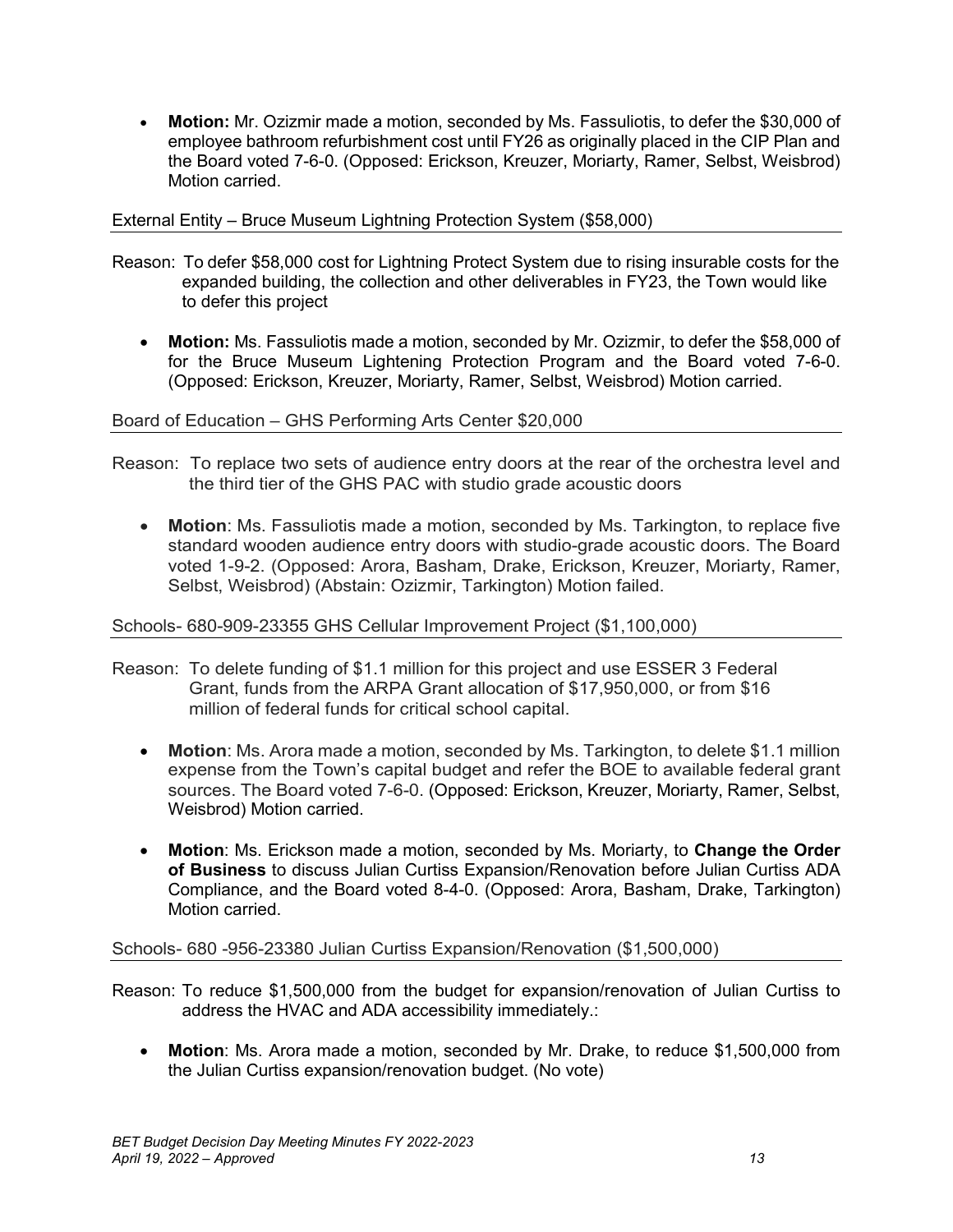- **Motion to Amend:** Mr. Ramer made a motion, seconded by Ms. Kreuzer, to condition the release of \$1,500,000 upon receipt and acceptance by the Board of separate A&E reports for phasing in Security, ADA, HVAC, and Education Specifications. The Board voted. 6-6- 0. (Opposed: Arora, Basham, Drake, Fassuliotis, Ozizmir, Tarkington) Motion failed.
- **Vote on Original Motion**: The Board voted 7-6-0. (Opposed: Erickson, Kreuzer, Moriarty, Ramer, Selbst, Weisbrod) Motion carried.

### Schools - 680 956-23379 ADA Compliance Projects Julian Curtiss – \$1,000,000

Reason: To accelerate the \$1,000,000 originally scheduled for FY24 and FY25 to address accessibility at Julian Curtiss and to achieve ADA Compliance in FY23.

- **Motion**: Ms. Arora made a motion, seconded by Mr. Drake, to add \$1,000,000 to Julian Curtiss ADA Compliance budget to accelerate execution of ADA compliance, and condition release upon BET receipt and acceptance of a report of all costs including the elevator. (No vote)
- **Motion to Amend**: Mr. Weisbrod made a motion, seconded by Ms. Kreuzer, to increase the ADA Compliance Project budget by \$500,000 to \$1.5 million and condition the release by the BET upon receipt and acceptance of a report on ADA compliance including the installation of an elevator. The Board voted 6-6-0. (Opposed: Arora, Basham, Drake, Fassuliotis, Ozizmir, Tarkington) Motion failed.
- **Vote on Original Motion**: The Board voted 9-0-3. (Abstain: Erickson, Kreuzer, Weisbrod) Motion carried.

#### Schools – 680-956-23371 Ceiling and Lighting (\$200,000)

- Reason: To reduce \$200,000 moved forward from FY34 to FY24 to reduce costs for lighting that will be replaced during CMS renovation\$50,000 will remain for minor repairs and replacements.
	- **Motion:** Mr. Ozizmir made a motion, seconded by Ms. Tarkington to reduce \$200,000 from \$250,000 budgeted for Schools ceiling and lighting to leave \$50,000 for repairs and replacements. The Board voted 7-6-0. (Opposed: Erickson, Kreuzer, Moriarty, Ramer, Selbst, Weisbrod) Motion carried.

## Schools – 680-956-23373 Emergency Lighting (\$283,000)

- Reason: To reduce \$283,000 unspent and unencumbered appropriation and a FY22 appropriation of \$110,000 is to replace the system in CMS.
	- **Motion**: Mr. Ozizmir made a motion, seconded by Ms. Arora, to reduce unspent and unencumbered appropriations from fiscal years 2019 through 2021 and closeout \$110,000 of FY22 since emergency lighting is understandably not currently among BOE higher priorities, and the Board voted 7-6-0. (Opposed: Erickson, Kreuzer, Moriarty, Ramer, Selbst, Weisbrod) Motion carried.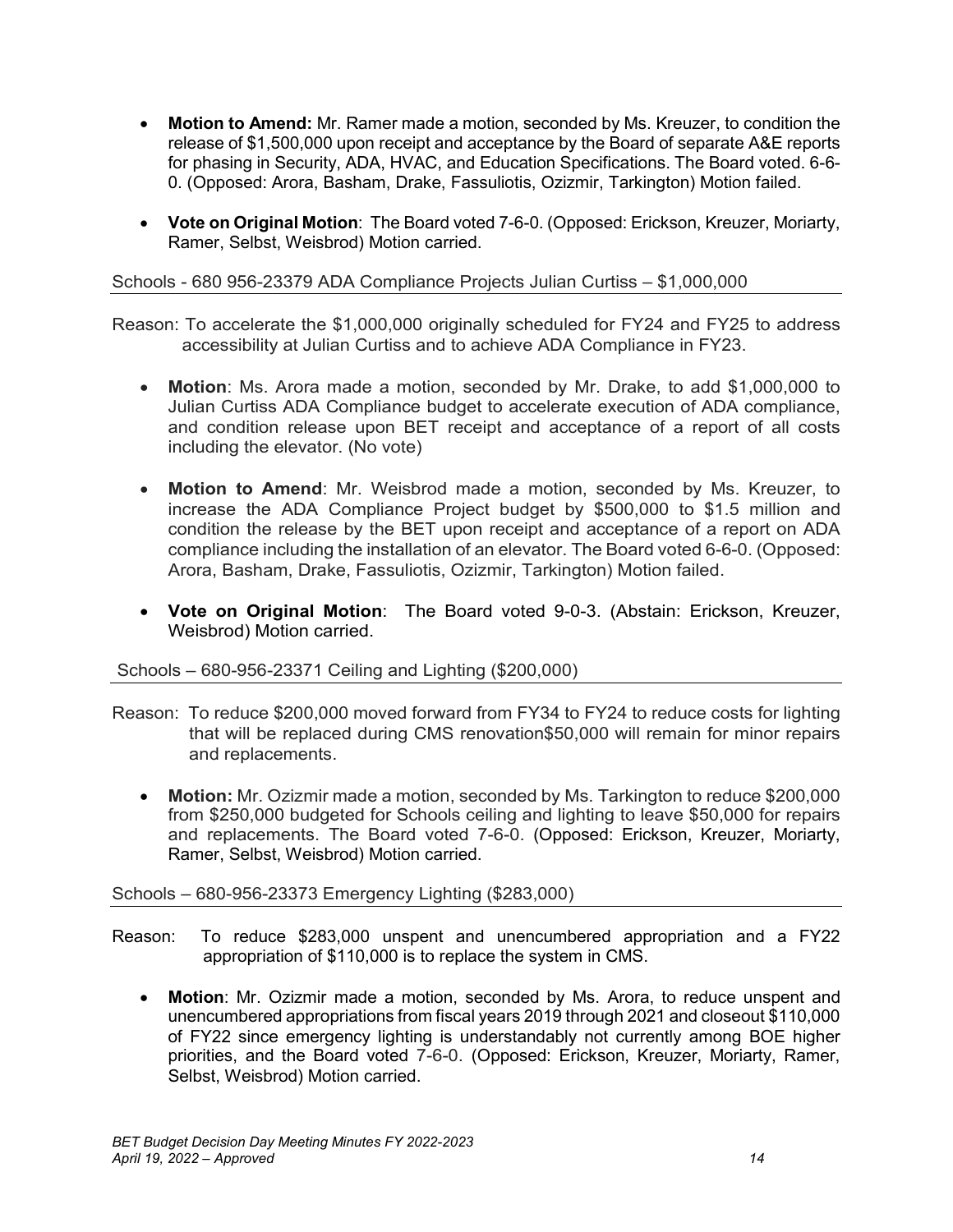#### Schools – 680-956-23379 HVAC (\$2,523,000)

- Reason: To delete \$2,523,000 from FY23 Capital Budget because expense moved to ARPA grant funding.
	- **Motion**: Ms. Arora made a motion, seconded by Ms. Tarkington, to reduce Capital Budget \$2,523,000 for the Schools HVAC FY23 Capital expense moved to ARPA grant funding expense. The Board voted 12-0-0. Motion carried.

|                | <b>School</b>       | <b>FY23 HVAC</b> |
|----------------|---------------------|------------------|
| 1              | Cos Cob             | \$293,000        |
| $\overline{2}$ | <b>EMS</b>          | \$200,000        |
| 3              | Glenville           | \$264,000        |
| 4              | Hamilton Ave        | \$243,000        |
| 5              | ISD                 | \$792,000        |
| 6              | New Lebanon         | \$245,000        |
| 7              | <b>North Mianus</b> | \$243,000        |
| 8              | Riverside           | \$243,000        |
|                | <b>TOTAL</b>        | \$2,523,000      |

Schools – 680-956-2339 GHS HVAC (\$3,569,000)

- Reason: To delete \$3,569,000 from FY23 Capital Budget because expense moved to ARPA grant funding.
	- **Motion**: Ms. Arora made a motion, seconded by Ms. Tarkington, to reduce Capital Budget \$3,569,000 for the schools GHS HVAC expense moved to ARPA grant funding expense. The Board voted 12-0-0. Motion carried.

Schools – 680-956-2339 Julian Curtiss HVAC \$2,259,500

- Reason: To increase Julian Curtiss HVAC appropriation to \$3,175,000 with \$2,259,000 from FY23 capital budget and \$915,500 from ARPA grant fund to ensure BOE has full appropriation to address Julian Curtiss HVAC in FY23.
	- **Motion**: Ms. Arora made a motion, seconded by Ms. Tarkington, to increase Julian Curtiss HVAC funding to \$3,175,000 with \$915,500 from ARPA and \$2,259,000 from FY Capital Budget. The Board voted 12-0-0. Motion carried.

Schools – Old Greenwich School Expansion/Renovation (\$500,000)

Reason: To reduce \$500,000 from \$1,500,000 funding for Old Greenwich School expansion/renovation to \$1,000,000 to complete construction documents for the scope of the project's 10,000 square foot expansion/renovation, HVAC and accessibility upgrades in line with state guidance and estimates.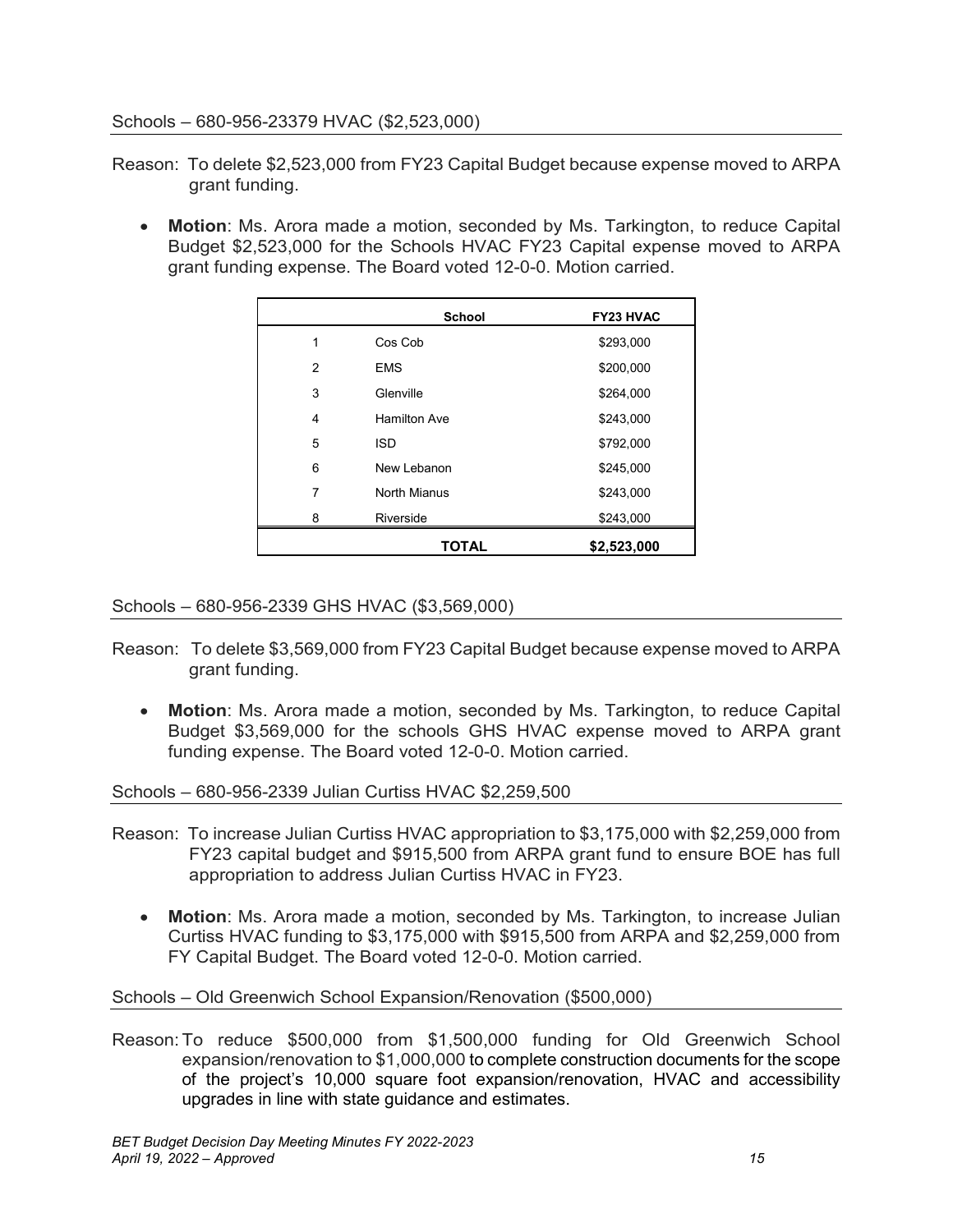• **Motion**: Ms. Arora made a motion, seconded by Mr. Drake, to reduce \$1.5 million to \$1,000,000 for the expansion/renovation of Old Greenwich School. The Board voted 7-6-0. (Opposed: Erickson, Kreuzer, Moriarty, Ramer, Selbst, Weisbrod) Motion carried.

#### Schools- 680-956-23383 Other (Lighting, Paving Painting) (\$490,000)

- Reason: To reduce \$490,000 for Havemeyer BOE Admin Center projects in recognition of the First Selectman and Superintendent agree to move BOE Administration Center to an alternative location and repurpose to student – oriented project.
	- **Motion**: Mr. Ozizmir made a motion, seconded by Mr. Drake, to delete \$490,000 appropriated for fire escape ramps at the of BOE Admin Center due to future move to an alternative location. The Board voted 7-6-0. (Opposed: Erickson, Kreuzer, Moriarty, Ramer, Selbst, Weisbrod) Motion carried.

#### Schools- 680-956-23387 Other (Server Room Relocation) (\$250,000)

- Reason: To reduce \$250,000 and utilize a more prudent and strategic approach that involves no remediation and creates a plan for redundancy.
	- **Motion**: Ms. Arora made a motion, seconded by Mr. Drake, to reduce \$250,000, leaving \$100,000 to move the critical server components to the proposed location and create a ring network setting up the tech infrastructure to create a DR site in the near future. This approach leverages the existing racks, no construction, and no remediation. The Board voted 10-0-2. (Abstain: Moriarty, Weisbrod) Motion carried.

#### Schools- 680-956-23388 Stage Renovation (\$99,000)

Reason: To reduce \$99,000 to return to an average 3-yr run rate of \$50,000 per year

• **Motion**: Mr. Drake made a motion, seconded by Mr. Basham, to reduce \$99,000 for Stage renovation from the budget. The Board voted 7-6-0. (Opposed: Erickson, Kreuzer, Moriarty, Ramer, Selbst, Weisbrod) Motion carried.

#### Schools- 680-956-23389 Windows and Doors (\$50,000)

- Reason: To reduce \$50,000 to the CMS line from \$100,000 to \$50,000 based on the Doors and Windows project being deferred for two years.
	- **Motion**: Mr. Ozizmir made a motion, seconded by Ms. Tarkington, to reduce \$50,000 from the CMS Doors and Windows project line for two years, and the Board voted 7-6-0. (Opposed: Erickson, Kreuzer, Moriarty, Ramer, Selbst, Weisbrod) Motion carried.

#### Schools- 680-956-23391 Athletic Fields GHS Track (\$413,000)

Reason: To reduce \$413,000 to defer field resurfacing project for one-year due to prioritize completion of other GHS projects.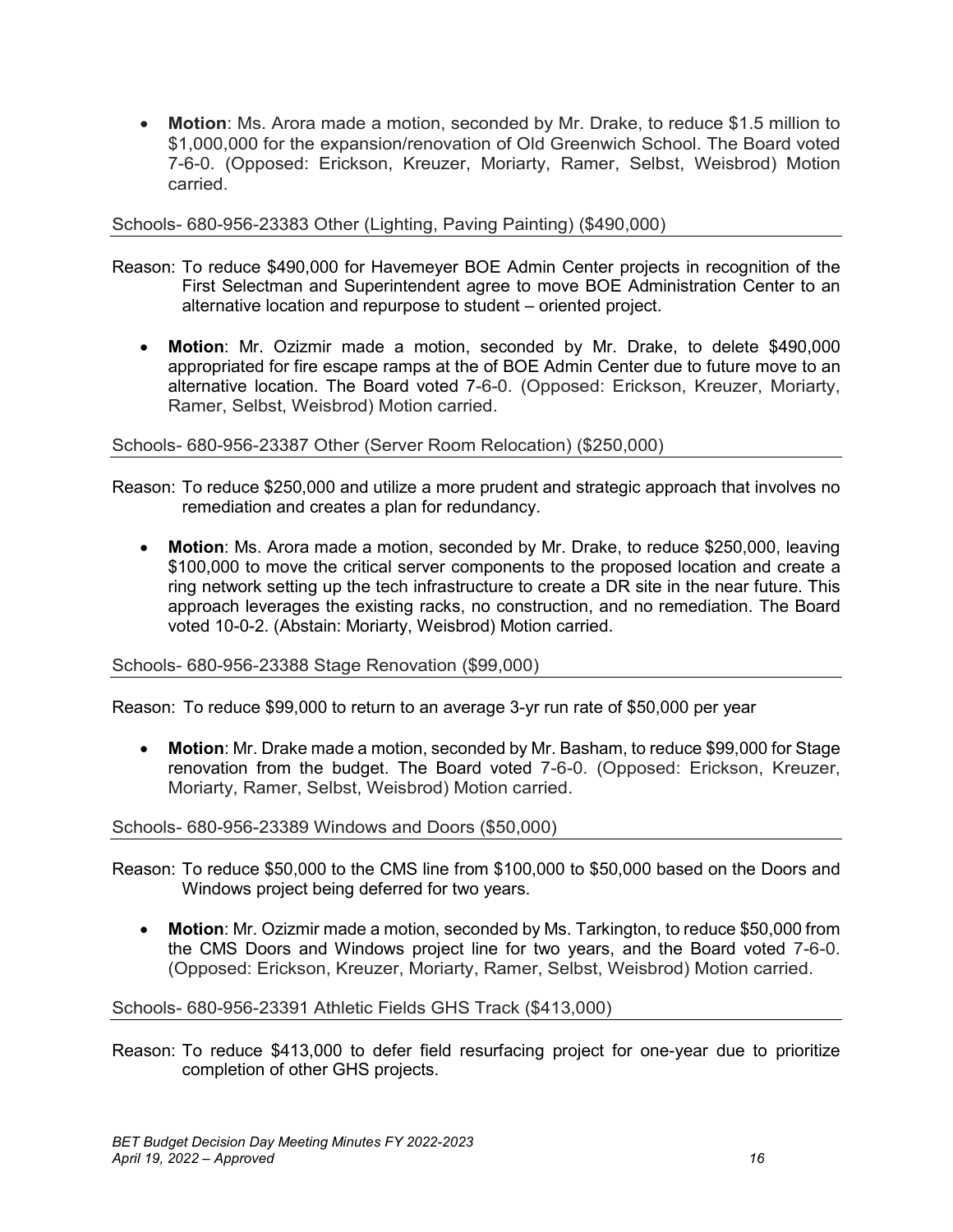- **Motion**: Mr. Drake made a motion, seconded by Mr. Basham, to reduce \$413,000 of funding and defer the field resurfacing project for one-year
- **Motion to Amend**: Mr. Ozizmir made a motion, seconded by Mr. Ramer, to reduce \$413,000 to \$50,000 for track spot repairs. The Board voted 7-3-2. (Opposed: Arora, Selbst, Weisbrod) (Abstain: Fassuliotis, Kreuzer) Motion carried.
- **Motion as Amended**: The Board voted 9-2-1. (Opposed: Selbst, Weisbrod) (Abstain: Kreuzer) Motion carried.

Schools- 680-956 Capital Projects of Windows, Doors, HVAC, Plumbing & Electrical \$843,000

- Reason: To restore \$843,000 to the Schools Capital Budget previous deducted due to anticipated renovation of Julian Curtiss. As the A&E phase was not approved, the Town restores the funds to maintain existing buildings.
	- **Motion:** Ms. Moriarty made a motion, seconded by Ms. Arora, to restore \$289,000 to Windows & Doors, \$223,000 to HVAC, and \$331,000 for Plumbing & Electrical totaling \$843,000 to the Schools Capital Budget. The Board voted 12-0-0. Motion carried.

Schools- 680-983-23392 Playground Replacement (\$371,000)

Reason: To reduce \$371,000 to correspond to the 3-year average run rate of \$207,000

- **Motion**: Mr. Ozizmir made a motion, seconded by Ms. Tarkington, to reduce \$371,000 from \$589,000 Playground replacement budget. (Withdrawn)
- **Motion:** Mr. Ozizmir made a motion, seconded by Ms. Tarkington, to reduce \$207,000 for ISD School and \$100,000 for repairs for a total of \$307,000 from \$589,000. The Board voted 11-1-0. (Opposed: Ramer) Motion carried.

Schools- 680-983-23393 Stairs & Ramps (\$275,000)

Reason: To reduce \$275,000 from Stairs & Ramps object code due to only 24% spending for this type of project

- **Motion**: Mr. Ozizmir made a motion, seconded by Ms. Tarkington, to reduce \$275,000 from line item. (Motion withdrawn)
- **Motion**: Ms. Moriarty made a motion, seconded by Ms. Erickson, to add \$490,000 for Havemeyer ramps for emergency egress, and the Board voted 7-5-0, (Opposed: Arora, Basham, Drake, Ozizmir, Tarkington) Motion carried.

## Library 701-956-23396 (Elevator Upgrades) (\$300,000)

Reason: To reduce \$300,000 to defer the Library request because the elevator is functioning

• **Motion:** Ms. Tarkington made a motion, seconded by Ms. Arora, to reduce funding for modernizing a functioning elevator, and the Board voted 7-6-0. (Opposed: Erickson, Kreuzer, Moriarty, Ramer, Selbst, Weisbrod) Motion carried.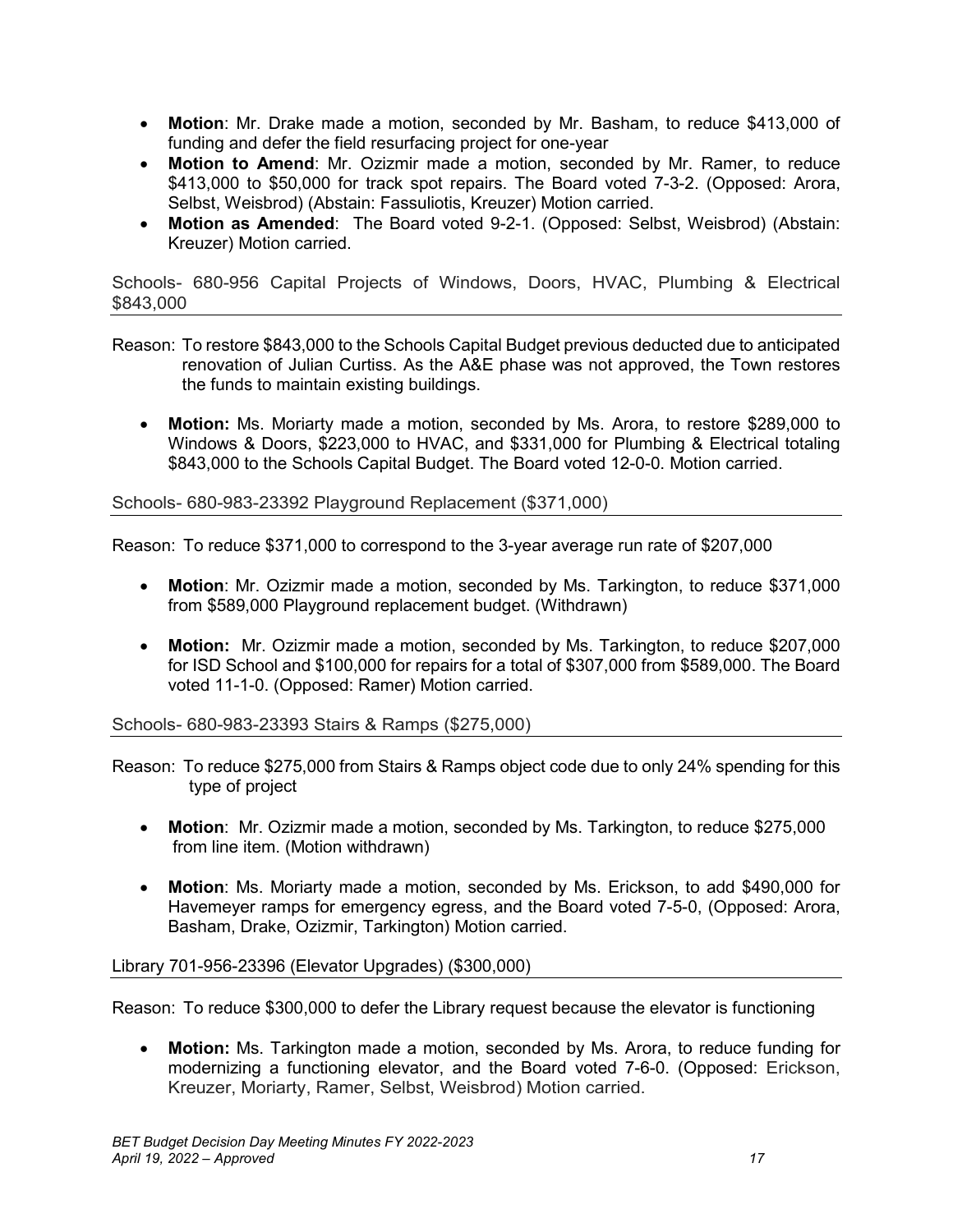### Library 701-956-23398 HVAC Equipment (\$325,000)

- Reason: To reduce by \$325,000 from Capital Budget because BET approved the expense in the ARPA grant funding.
	- **Motion**: Mr. Basham made a motion, seconded by Ms. Tarkington, to approve the transfer of \$325,000 from the Capital budget to ARPA grant funds, and the Board voted 12-0-0. Motion carried.

#### Library 701-956-23399 Library Innovation Lab \$50,000

- Reason: To add \$50,000 to the Capital budget to update Innovation Lab equipment to complement 3-D Printers, laser printers, computer graphic and virtual reality tools for use by Library patrons
	- **Motion**: Ms. Erickson made a motion, seconded by Ms. Moriarty, to increase the Capital budget by \$50,000 for the Library upgrade of Innovation Lab equipment. The Board voted 9-3-0. (Opposed: Arora, Fassuliotis, Tarkington) Motion carried.

#### Parks & Recreation 822-983- 59830 Pickleball Courts \$116,000

Reason: To construct Pickleball Courts at a location to be determined by the Department.

• **Motion**: Ms. Fassuliotis made a motion, seconded by Ms. Tarkington, to condition the release of funds upon the review and acceptance of a Parks & Recreation presentation on a construction or repurposing site; holding one public hearing on the proposed site to gain public input; and providing supporting budgetary information relating to the construction or repurposing of the final site chosen. The Board voted 12-0-0. Motion carried.

## Parks & Recreation 822-983- 23405 Field Master Plan Design & Implementation (\$200,000)

- Reason: To defer \$200,000 to FY24 budget due to shift from drainage improvements for CMS to Binney Park that will postpone soliciting construction bids for CMS site.
	- **Motion**: Mr. Basham made a motion, seconded by Ms. Kreuzer, to defer implementation of CMS field drainage project to F24 and the Board voted 12-0-0. Motion carried.

Parks & Recreation 822-983- 23407 Pomerance & Tuchman Master Plan & Implementation (\$40,000)

- Reason: To defer \$40,000 to FY24 to develop plan for flood mitigation and consider reduction of budget for FY25 through FY27
	- **Motion:** Mr. Ozizmir made a motion, seconded by Ms. Tarkington, to defer \$40,000 to FY24 to develop A&E plan for Pomerance & Tuchman Park, and the Board voted 5-6-1. (Opposed: Erickson, Kreuzer, Moriarty, Ramer, Selbst, Weisbrod Abstain: Basham). Motion failed.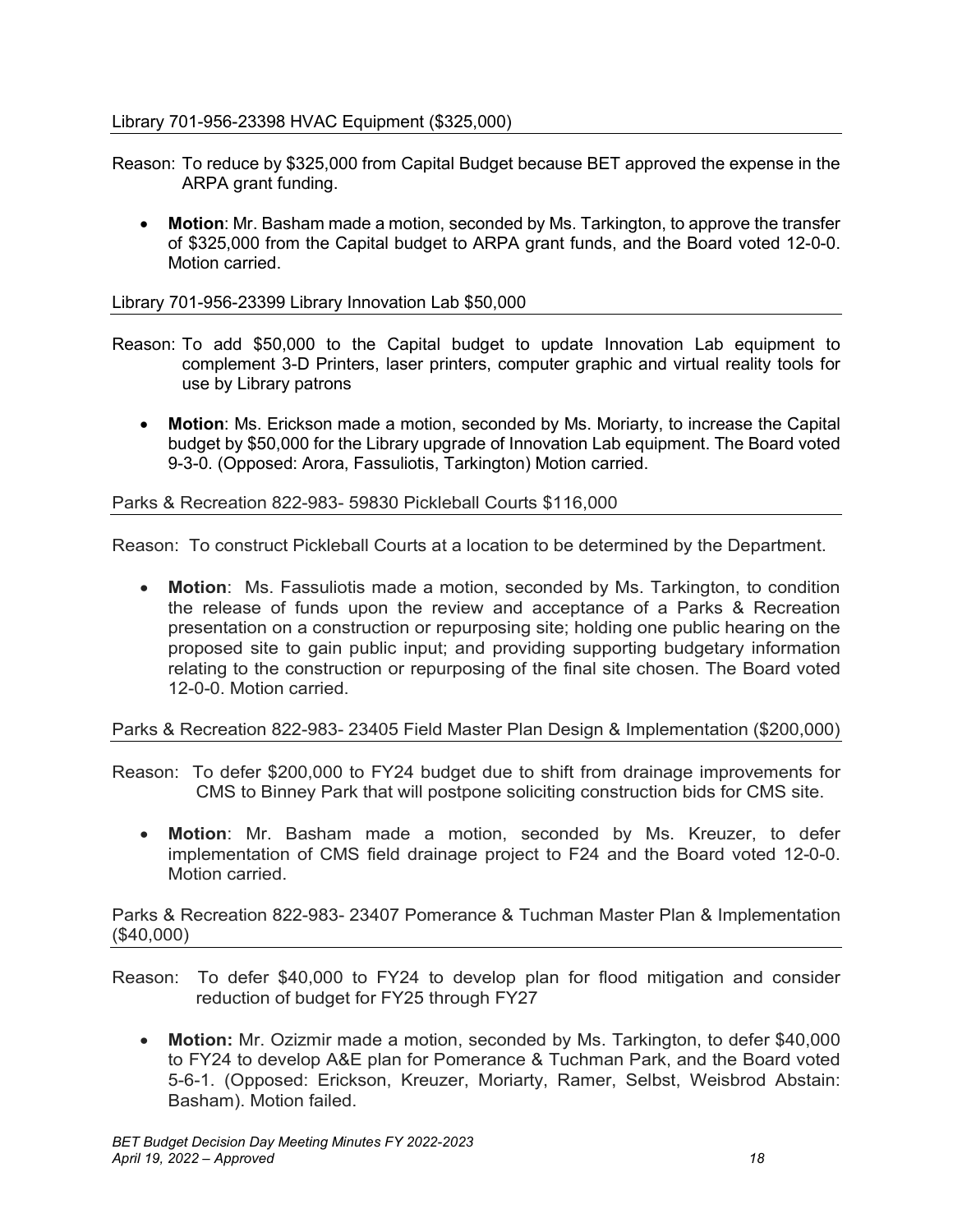## Parks & Recreation 822-983- 23405 ADA Master Plan for Parks & Recreation \$150,000

- Reason: To invest \$150,000 to develop a Master Plan for strategic guidance to reconfigure access to parks and their amenities as required by the Americans with Disabilities Act.
	- **Motion**: Ms. Kreuzer made a motion, seconded by Mr. Basham, to appropriate \$150,000 to develop an ADA Master Plan to reconfigure access to Greenwich parks and their amenities for people with disabilities. The Board voted 12-0-0. Motion carried.

Parks & Recreation 822-983- 23408 Tree Risk Program (\$75,000)

- Reason: To reduce the FY23 contribution from \$250,000 to \$175,000 to be consistent with annualizing Tree Risk Program
	- **Motion**: Ms. Tarkington made a motion, seconded by Mr. Ozizmir, to reduce \$75,000 from the FY23 Tree Risk Program. (Withdrawn)
	- **Amended Motion:** Ms. Tarkington made a motion, seconded by Mr. Ozizmir, to reduce \$50,000 from the FY23 Tree Risk Program, and the Board voted 12-0-0. Motion carried.

### Parks & Recreation 834-971-23414 ADA Changes – Engineering Project (\$185,000)

- Reason: To defer \$185,000 from FY23 due to lack of capacity, while \$65,000 is available to advance current projects
	- **Motion**: Ms. Kreuzer made a motion, seconded by Mr. Basham, to reduce ADA change funding by \$185,000 from FY23 budget, and the Board voted 12-0-0. Motion carried.

Parks & Recreation 834-971-23416 Park Improvement Pier & Dock Repair Program (\$50,000)

- Reason: To reduce FY23 P&R Pier & Dock Repair Program \$50,000 at Department suggestion
	- **Motion**: Mr. Ozizmir made a motion, seconded by Mr. Drake, to reduce \$50,000 from FY23 P&R Pier & Dock Program. The Board voted 7-6-0. (Opposed: Erickson, Kreuzer, Moriarty, Ramer, Selbst, Weisbrod) Motion carried.

## **CAPITAL BUDGET General Government**

## **OTHER FUNDS**

Sewer Maintenance - Financing Sources – Fund Balance \$5,000,000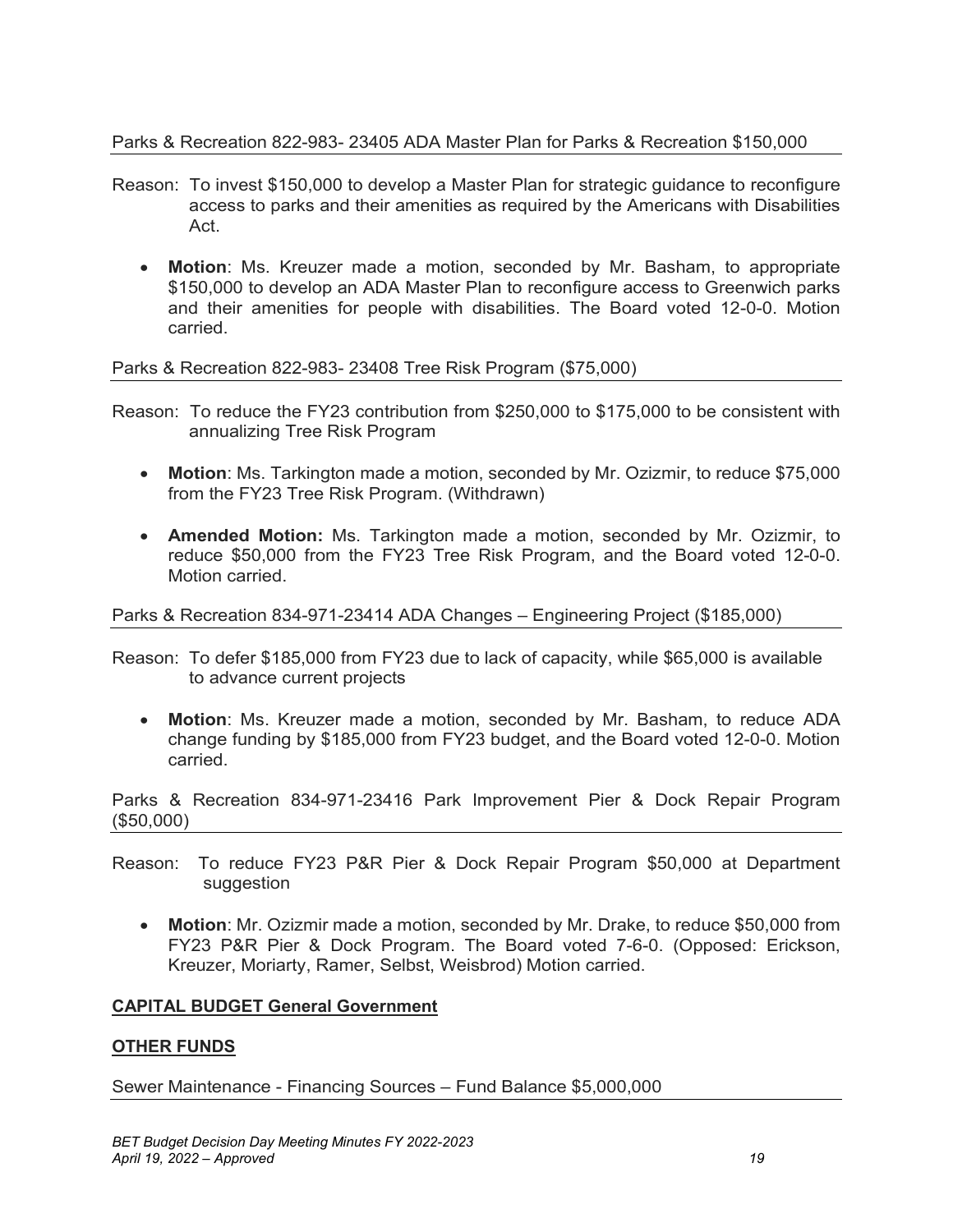- Reason: To reduce \$5,000,000 from Sewer Maintenance fund balance remaining from already taxed as payer-as-you-go underspent closed out projects to reduce the Mill Rate to 0.206%
	- **Motion**: Ms. Tarkington made a motion, seconded by Ms. Erickson, to use \$5,000,000 from Sewer Maintenance fund balance to reduce the Mill Rate to 0.206%. (No withdrawn)
	- **Motion Amended**: Ms. Tarkington made a motion, seconded by Ms. Erickson, to use \$5,000,000 from Sewer Maintenance fund balance to reduce the Mill Rate to 0.203%. The Board voted 12-0-0. Motion carried.

Parking Services 219-930- Parking Services – Various Vehicles (\$45,000)

- Reason: To reduce \$45,000 for one of two vehicles to reduce capital expenditure due to revenues returning slowly post-pandemic and Parking Fund operating with a negative fund balance
	- **Motion**: Ms. Tarkington made a motion, seconded by Mr. Ozizmir, to reduce \$45,000 for the purchase of a second new vehicle due to Parking Fund negative balance. The Board voted 7-6-0. (Opposed: Erickson, Kreuzer, Moriarty, Ramer, Selbst, Weisbrod) Motion carried.

Parking Services 219-930-23420 Solar Carports at Horseneck Lot (\$82,500)

Reason: To reduce \$82,500 from Solar Carport project

• **Motion**: Ms. Moriarty made a motion, seconded by Mr. Ramer, to reduce \$62,500 from Solar Carport project and use remaining \$20,000 to research location and structure variables. (Opposed: Arora, Basham, Drake, Fassuliotis, Ozizmir, Tarkington) Motion failed.

Parking Services 219-930-23420 Solar Carports at Horseneck Lot (\$82,500)

Reason: To reduce \$82,500 for Solar Carports, a policy should be developed on whether to own, lease or otherwise use commercial solutions

• **Motion**: Ms. Arora made a motion, seconded by Ms. Fassuliotis, to reduce \$82,500 to encourage Private Sector investing The Board voted 6-4-2. (Opposed: Kreuzer, Ramer, Selbst, Weisbrod) (Abstain: Erickson, Moriarty) Motion carried.

Parking Services 219-Various 1,000,000)

Reason: To condition \$1,000,000 until January 2023

• **Motion**: Ms. Tarkington made a motion, seconded by Ms. Moriarty, to condition the release of \$1,000,000 upon the review and acceptance by the BET of Parking Services updated financial report in January 2023. The Board voted 12-0-0. Motion carried.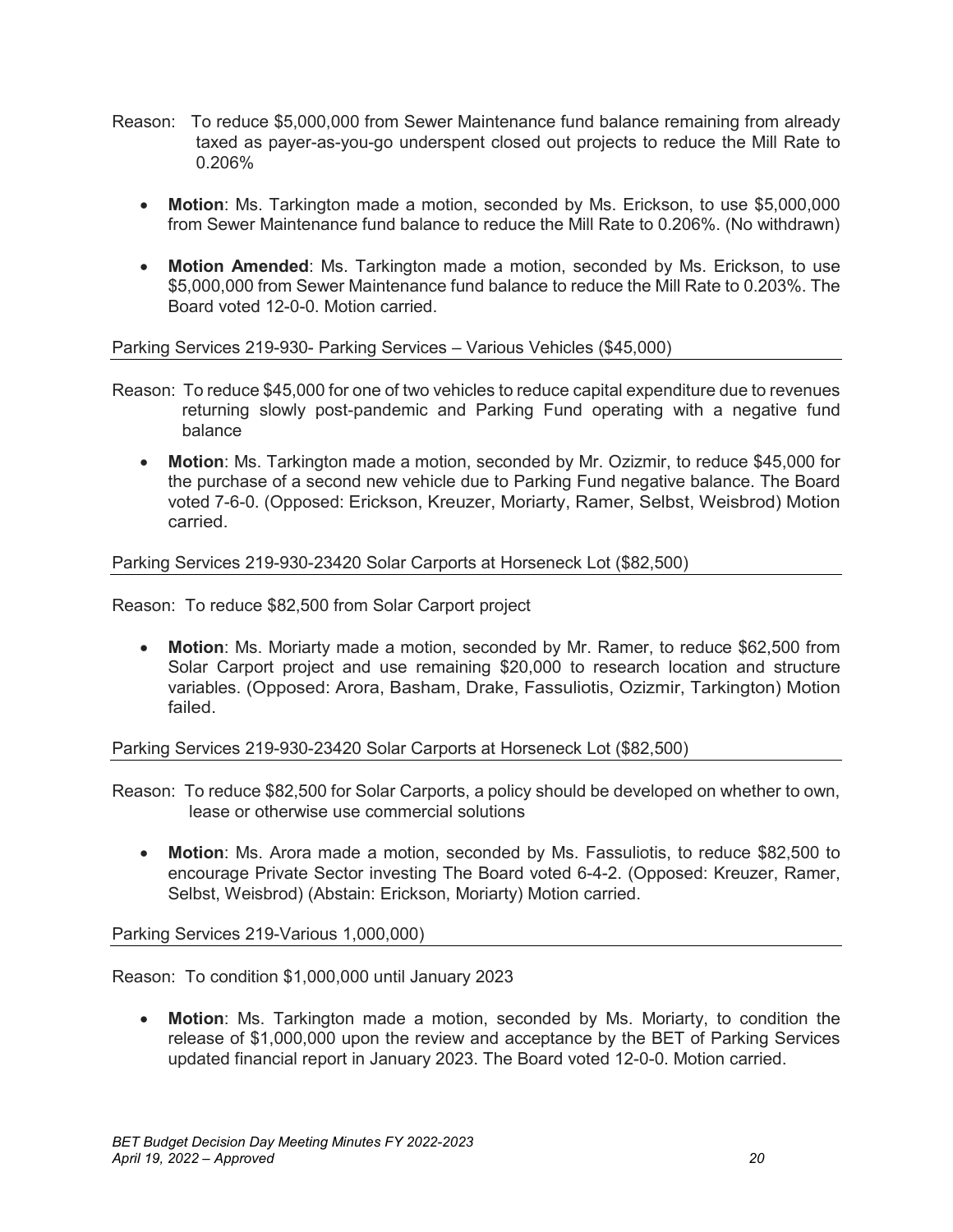## Nathaniel Witherell (TNW) 450-956-23425 Tower Elevator Replacement (\$500,000)

- Reason: To reduce \$500,000 to replace a Tower Elevator, current elevator is functioning safely and selected for installation during Project Renew.
	- **Motion**: Mr. Drake made a motion, seconded by Mr. Basham, to reduce \$500,000 requested for a new TNW Tower Elevator. The Board voted 7-5-0. (Opposed: Erickson, Moriarty, Ramer, Selbst, Weisbrod) Motion carried.

Nathaniel Witherell 450-956-23422 Chapel Window Replacement (\$60,000)

Reason: To condition \$60,000 for Chapel window upon donations – Withdrawn. Town has already received the funds from the Friends of TNW in the amount of \$60,000.

Griffin E. Harris Golf Course 824-956-23444 (Rest/Clubhouse Renovation Plans) (\$75,000)

Reason: To reduce \$75,000 to defer to allow planning and prioritization for FY27

• **Motion**: Mr. Basham made a motion, seconded by Mr. Drake, to reduce \$75,000 for Clubhouse renovation plans scheduled for FY27. The Board voted 7-6-0. (Opposed: Erickson, Kreuzer, Moriarty, Ramer, Selbst, Weisbrod) Motion carried.

## Griffin E. Harris Golf Course revolving fund and the Budget Resolution #2

- Reason: To transfer Revenue from 824-46200 (Golf Course Revolving Fund) to 999-49101 (General Fund)
	- **Motion**: Ms. Moriarty made a motion, seconded by Mr. Ramer, to transfer \$123,337 to General Fund of the cell tower revenue. The Board voted 6-6-0. (Opposed: Arora, Erickson, Kreuzer, Ozizmir, Fassuliotis, Tarkington) Motion failed.

Bonding Resolution

- Reason: To reduce BAN/Bond Interest from  $$1,620,000$  by  $$439,000$  to  $$723,000$  to reflect reduction made to the General Fund
	- **Motion:** Ms. Tarkington made a motion, seconded by Ms. Moriarty, to reduce the General Fund BAN/Bond Interest from \$1,620,000 by \$ 439,000 to \$723,000 to reflect reduction made to the General Fund. The Board voted 12-0-0. Motion carried.

Health Department Salary Schedules Tab, Fully Funded Position – add 1 COVID Grant Employee

- Reason: To add one FTE Position and benefit package to be funded for the first of two years through the ARPA budget, for public health education to decrease spread of COVID virus and increase confidence in vaccine
	- **Motion:** Ms. Tarkington made a motion, seconded by Ms. Moriarty, to add one FTE to Health Department Salary Schedule fully grant funded for salary and benefits for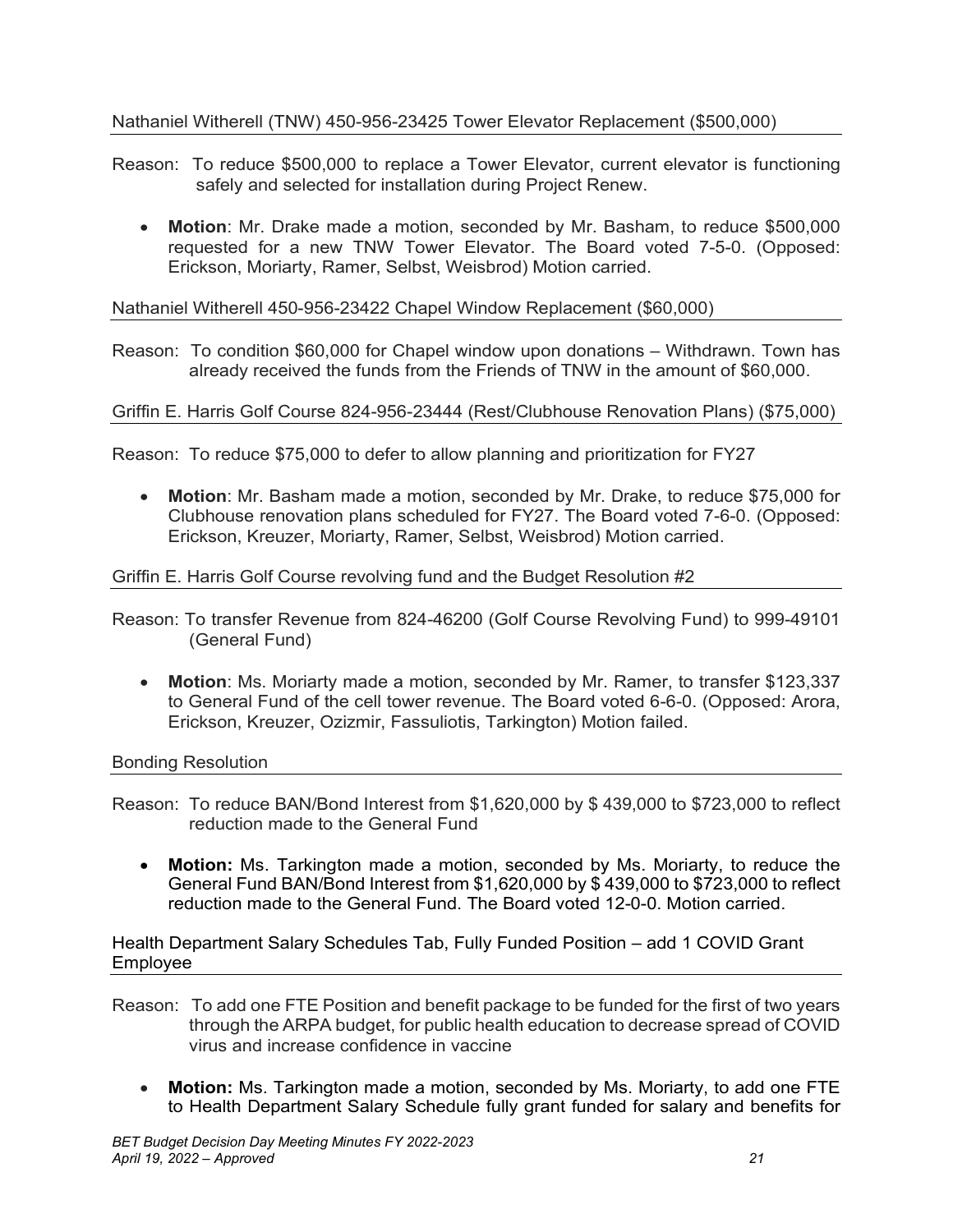one of two years for COVID virus education. The Board voted 12-0-0. Motion carried.

Schools Salary Schedules Tabs for FT positions and FTE positions

- Reason: To defer 16.5 benefit packages for COVID Grant funded FT and FTE positions until approval of ESSER 3 expenditures.
	- **Motion**: Ms. Tarkington made a motion, seconded by Ms. Arora, to Condition the release of 16.5 BOE COVID grant-funded FT and FTE employees listed in the Salary Schedule Tab until approved by the BET. The Board voted 7-6-0 (Opposed: Erickson, Kreuzer, Moriarty, Ramer, Selbst, Weisbrod.) Motion carried.
- Budget Resolution 53B: Remove requirements for BET and RTM approval for uses of ESSER 3 fund.
- Reason: To be in alignment with the authority of the Board of Education as reflected in State **Statutes** 
	- **Motion**: Mr. Ramer made a motion, seconded by Mr. Selbst, to amend Resolution 53B to remove BET and RTM oversight of the BOE ESSER allocation of \$9.6MM. The Board voted 6-6-0. (Opposed: Arora, Basham, Drake, Fassuliotis, Ozizmir, Tarkington.) Motion failed.
	- **Motion**: Ms. Tarkington made a motion, seconded by Ms. Arora, to Condition the release of 16.5 BOE COVID grant-funded FT and FTE employees listed in the Salary Schedule Tab until approved by the BET Budget Committee and BET. The Board voted 7-6-0. (Opposed: Erickson, Fassuliotis, Moriarty, Ramer, Selbst, Weisbrod) Motion carried.

# **BUDGET SCHEDULES**

## Capital Tax Levy Increase by \$2,000,000 to \$54,000,000

- Reason: The ability to fund the capital plan is dependent on three variables: size of the capital budget; budgeted cash allocated for capital projects (the Tax Levy); and the debt maturities for bonds issued to fund capital projects. A backlog of projects needs to be addressed in the next 5-7 years. The Capital Tax Levy should be increased by \$2 million and a one-time contribution of \$8 million from the Capital Non-Recurring Fund would help lower the amount of borrowings in future years whereas increasing the Tax Levy raises the base amount of cash to be contributed to capital each year.
	- **Motion**: Ms. Moriarty made a motion, seconded by Mr. Weisbrod to increase the capital tax levy by \$2,000,000 to \$54,000,000. The Board voted 6-6-0. (Opposed: Arora, Basham. Drake, Fassuliotis, Ozizmir, Tarkington). Motion failed.

A discussion followed on how best to meet the FY23 funding needs immediately and over the next 5-years: consider extension of debt; increase the bonding length to 20-years on some long-term projects; capital discipline; increase Tax Levy.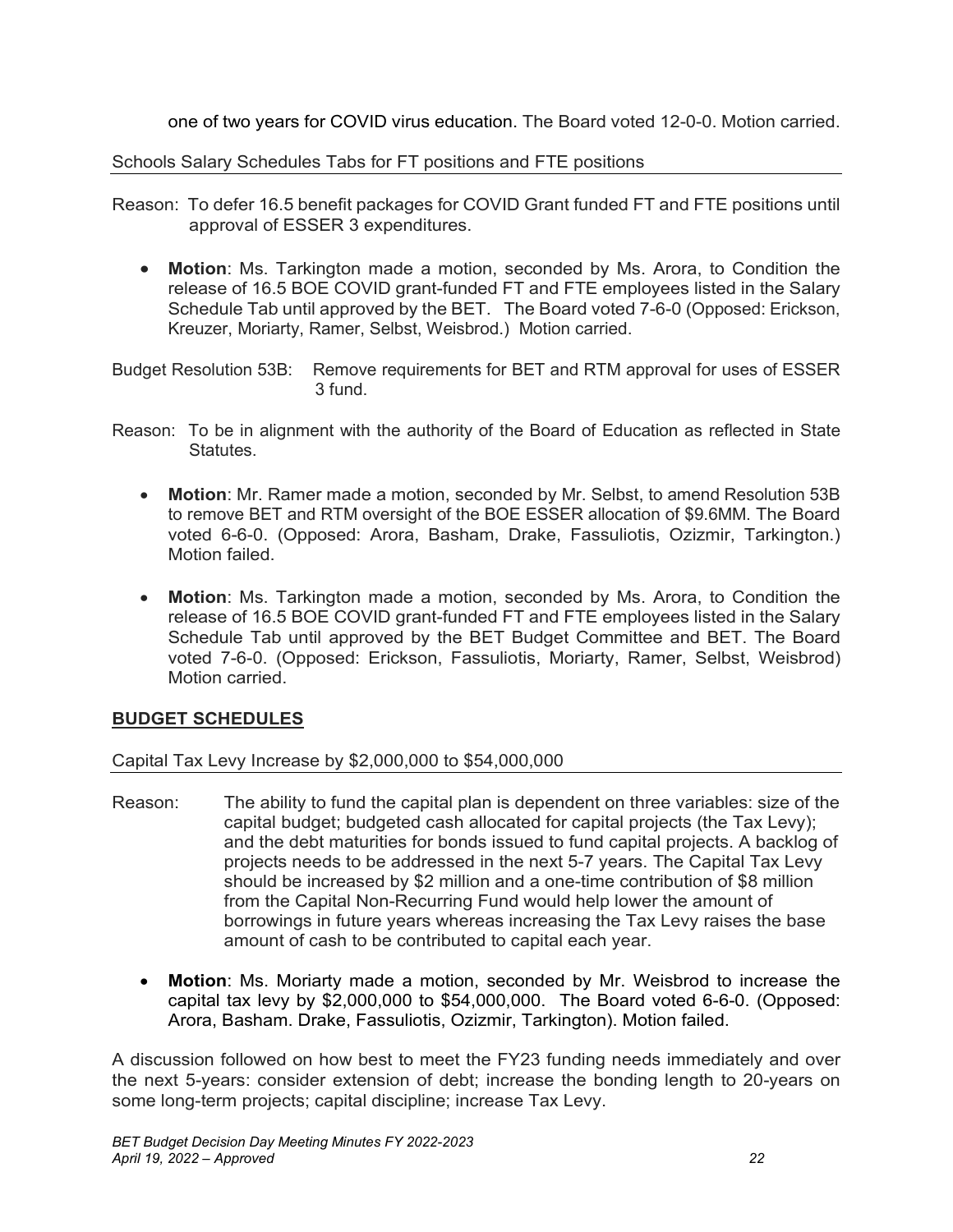Bonding Resolution: Add additional Bond Resolution for \$22.5 million with debt maturities up to 20 years on remediation and CMS rebuilding project.

Reason: In order to address the significant challenges of the capital plan, the BET needs to use all three elements to improve the Town's ability to meet its capital needs.

**Motion**: Mr. Weisbrod made a motion, seconded by Ms. Moriarty, to add a bonding Resolution allowing debt maturities up to 20 years for \$22.5 million to cover the following projects and reduce the same amount in the Bonding Resolution with maturities up to 5 years by \$22.5 million:

- \$12 million for the GHS Soil Remediation Project
- \$ 8 million for WMS Soil Remediation Project
- \$ 2.5 million for CMS Architectural and Engineering

The vote on the motion was 6-6-0. Motion failed.

Bonding Resolution Approve the Bonding Resolution as proposed for \$48,748,000

• **Motion**: Ms. Tarkington made a motion, seconded by Ms. Arora, to approve the Bonding Resolution to borrow \$48,748,000. The Board voted 12-0-0. Motion carried.

Budget as Amended: Vote on Budget as Amended was 7-6-0. (Opposed: Erickson, Kreuzer, Moriarty, Ramer, Selbst, Weisbrod) Motion carried.

Budget Resolutions: As proposed. Motion: Mr. Selbst moved, seconded by Ms. Tarkington, to approve the Budget

Resolutions. The Board voted 9-3-0 (Opposed: Moriarty, Ramer, Weisbrod). Motion carried.

#### FY23 Budget \$465,105,871

- **Motion**: Ms. Tarkington made a motion, seconded by Mr. Basham, to accept the FY2022-2023 Budget as amended by the BET of \$465,520.871 Total General Fund Operating, \$65,333,000 Total Capital Fund for a total recommended Budget of \$521,853,871. The Board voted 7-6-0. (Opposed: Erickson, Kreuzer, Moriarty, Ramer, Selbst, Weisbrod). Motion carried.
- **Motion**: Mr. Selbst made a motion, seconded by Ms. Tarkington to accept the Budget Resolution as amended. The Board voted 9-3-0 (Opposed: Moriarty, Ramer, Weisbrod). Motion carried.

Mr. Ozizmir commented that the values and choices have made the FY23 Budget that was achieved: the plan for Julian Curtiss and Central Middle School; the reduction for the original recommend \$85 million Capital Budget reduced to \$65 million; the ARPA that allowed the progress made on drainage and HVAC; and, looked forward to working with the Board in the coming year to review Debt Policy, Fund Balance Policy and CIP Planning for future changes.